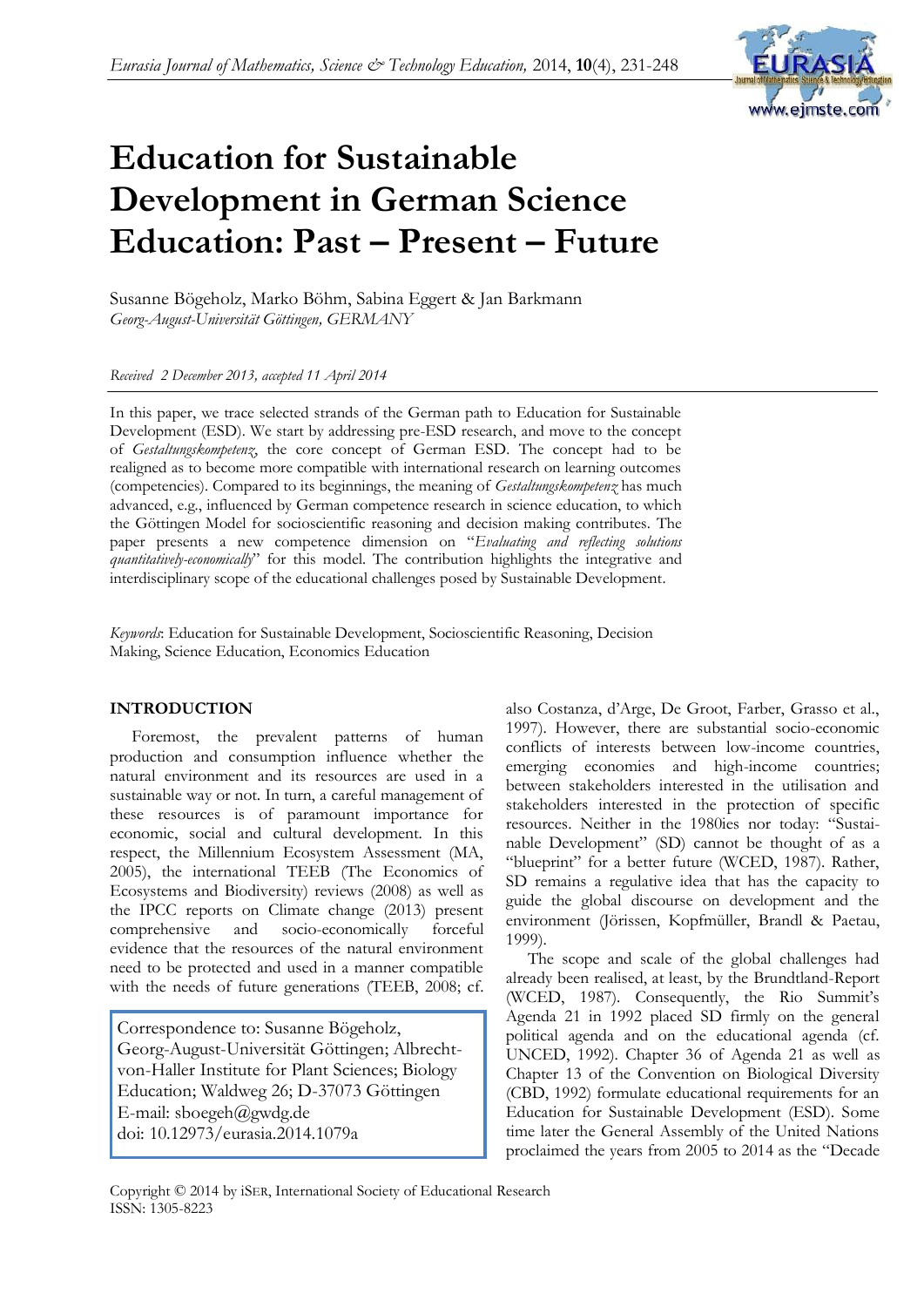## **State of the literature**

- In Germany, environmental education is closely linked to science education. Mainstream environmental education was accompanied by *Ökopädagogik*, and a pedagogics of nature experience in the 1970ies and 1980ies. Environmental education evolved to Education for Sustainable Development (ESD) and its specific German embodiment of *Gestaltungskompetenz*.
- The concept of *Gestaltungskompetenz* became more articulated challenged by a missing focus on decision making, deficits in the reception of the international ESD and science education debate as well as a lacking formal competence definition.
- The Göttingen model of socioscientific reasoning and decision making provides a promising frame for operationalizing core aspects of *Gestaltungskompetenz.*

**Contribution of this paper to the literature**

- The paper links the German research approaches and practices in science education to the current state of the international discussion.
- An extension of the Göttingen Model is presented: a competence dimension on *evaluating and reflecting solutions quantitatively-economically*. Far beyond qualitative argumentation skills, the competence dimension focuses on the capacity of environmental and institutional economics concepts and procedures to inform systematic decision making. Results from a small pre-pilot study indicate that the test instrument may differentiate between competence levels, and may possess advantageous psychometric features.

of Education for Sustainable Development" (DESD; see UNESCO, 2005; de Haan, 2006). Towards the end of the decade, it makes sense to pause and take stock of the status of achievements in various branches of educational research including science education research with respect to ESD.

In this paper, we trace selected strands of the German path to ESD as reflected in science education research. Specifically, we start by addressing pre-ESD educational research, and move to the concept of *Gestaltungskompetenz* (de Haan & Harenberg, 1999), the core concept under which the German educational administrations organised their concerted ESD efforts. Compared to its problematic beginnings, the meaning of *Gestaltungskompetenz* has much advanced to include socioscientific reasoning and decision making. Also, the concept had to be realigned as to become more compatible with international definitions of learning outcomes (competencies) and requirements of student assessments. Based on this review of trends in German

ESD research, we provide an overview of the current state of competence-based research in the field in Germany. With a recent review from the perspective of chemistry education already available (Burmeister, Rauch & Eilks, 2012), we take the liberty to focus on examples from biology education, physics education and geography education. We end with a brief outlook.

## **Trends in ESD in Science Education Research**

We start with a look into the formative days of environmental education (Umwelterziehung) in the 1970ies and 1980ies when much research focused on the impacts of environmental knowledge and nature experience on environmental action (e.g., Rieß, 2010). These foundations are exemplarily reviewed below. With the results of the Brundtland report (WCED, 1987) and the Rio Summit in 1992, the need for a transformation of environmental education arose. Environmental issues as a cross-cutting, interdisciplinary topic in science education had to be embedded conceptually into the much broader demands of an ESD (e.g., de Haan, 1999; Bögeholz, Bittner & Knolle, 2006; Kohler, Bittner & Bögeholz, 2005; Seybold & Rieß, 2006). A well-funded programme devised by German *Bund-Länder-Kommission für Bildungsplanung und Forschungsförderung* (BLK), a governmental commission to co-ordinate national educational policies, had a substantial impact on mainstreaming German curricular ESD (see below). The past years are characterised by the demand for a more precise, quantitative definition of learning outcomes also in the ESD realm. Science education responds increasingly to these demands with studies that develop methods to define and measure cognitive learner competencies. Detailed examples on how that can be achieved are also presented.

## **Phase I: Environmental Education and Nature Experience**

In the 1970ies and 1980ies, much research focused on the impacts of environmental knowledge on environmental action (cf. Gardner & Stern, 1996). A second line of research reflected the strong emphasis on nature experience in German environmental education (for a review see Bögeholz, 2006). The early steps of environmental education in Germany, and its transformation to ESD have recently been reviewed extensively by Rieß (2010, 99-101). In the following two paragraphs, we largely follow his account of main events.

As early as 1953, the German inter-state committee of the Länder ministers of education *(Kultusministerkonferenz)* demanded that nature and landscape conservation be "attributed special attention to" (cited after Rieß, 2010, 99). The first federal environmental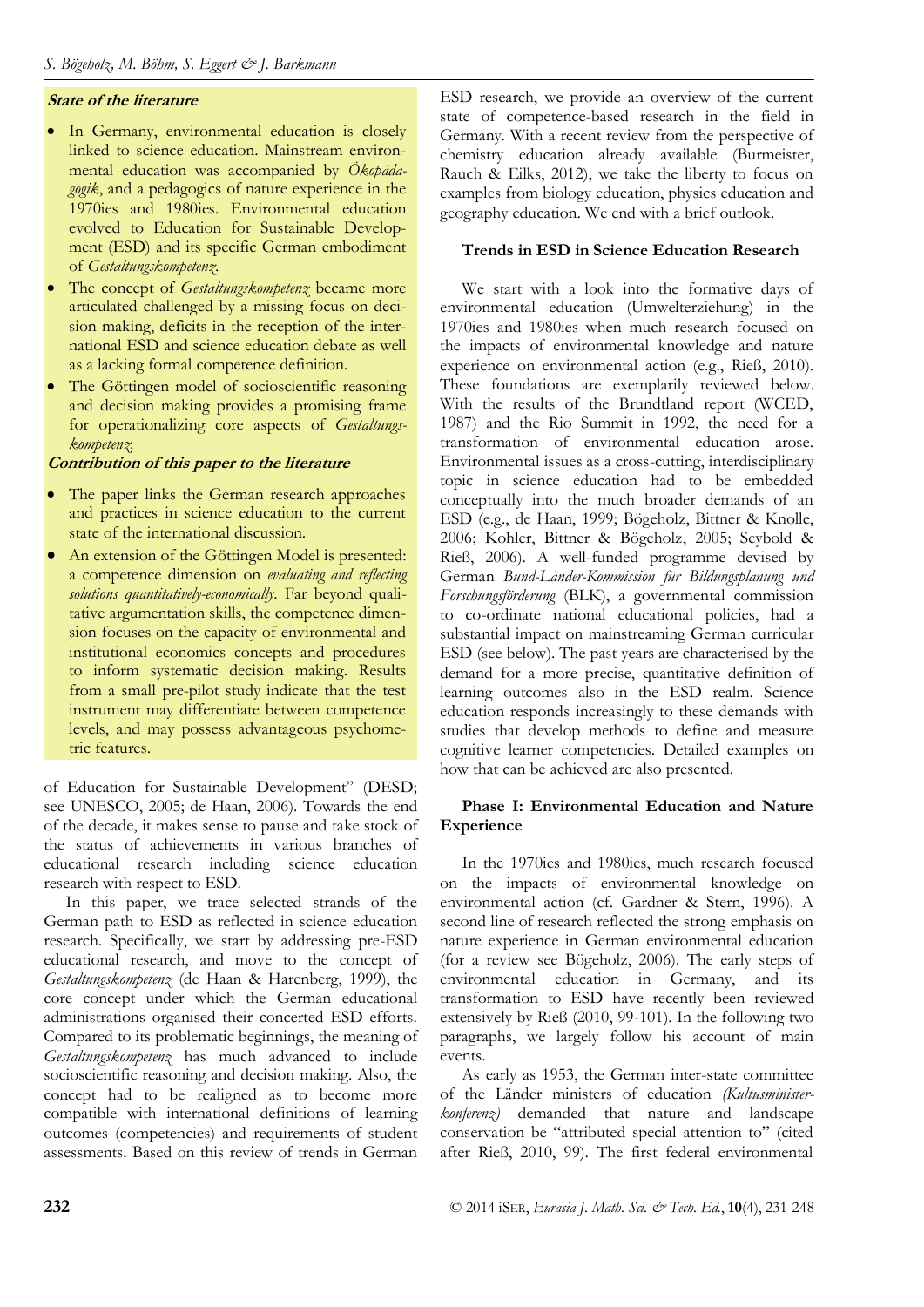policy programme from 1971 demanded that environmental knowledge and pro-environmental action be fostered; the Tiblisi World Conference on Environmental Education (UNESCO-UNEP, 1977) contained respective recommendations. For example, learners should be enabled to recognize environmental problems and participate in solving them in time. Several German educational researchers criticised the "individualistic" orientation of the Tiblisi recommendations. Instead, a more action- and problemoriented approach to environmental education was proposed by authors such as Bolscho, Eulefeld and Seybold (1980) under the label *Umwelterziehung*. A focus on the capacity to solve problems in complex systems, and the preparation of learners for participation in realworld political discourses is central to this approach that closely intertwines environmental and citizenship

education. Two other approaches partly competed, partly complemented widely accepted *Umwelterziehung: Ökopädagogik* (ecological pedagogics) and the pedagogics of nature experience. *Ökopädagogik* largely followed anticapitalistic and anti-imperialistic notions of the exploitation of humans and nature. As important proponents of *Ökopädagogik* in Germany, Rieß cites W. Beer and G. de Haan. Much more so than in *Umwelterziehung*, a fundamental transformation of society had to be achieved as a precondition to stop the "demise of nature" (cf. Beer & de Haan, 1984).

With roots in the romantic, anti-industrial, and idealistic cultural movements of the 19th and early 20th Century, an educational focus on nature experience has a strong traditional backing. One example is the influential *"Wandervogel"* youth movement that mingled elements of German romanticism and a general disenchantment with the state of post World War I politics in Germany with joint outdoor activities in the 1920ies. In the anglophone world, Joseph Cornell is well-known for his affective approach to environmental education by fostering individual, emotionally hued nature experiences (Cornell, 1998). The basic tenet of much of German educational interventions prominently featuring nature experiences was "Nur was man liebt, das schützt man" (only what you love, you protect). It was assumed that students were "estranged" from nature, and that nature experiences would positively influence pro-nature values, and ultimately proenvironmental action (for a review, see Bögeholz, 2006).

Empirically, nature experiences have shown to be motivating factors for environmental action (Kals, Schumacher & Montada, 1998; Leske & Bögeholz, 2008). The frequency and appreciation of nature experiences are more influential predictors of proenvironmental action than environmental knowledge (Bögeholz, 2006). Positive nature experiences foster the development of positive affective perspectives and

nature-related values (Bögeholz, Bittner & Knolle, 2006) further influencing the commitment to proenvironmental action (cf. Menzel & Bögeholz, 2010). Thus, educational interventions offering nature experience foster the normative development of learners – and ultimately their dispositions for responsible decision making beyond individual consumption patterns (Bögeholz, 2006; Bögeholz et al., 2006).

### **Phase II: From Environmental Education to ESD**

The Rio Summit's Agenda 21 (cf. UNCED, 1992) as well as the Convention on Biological Diversity (CBD, 1992) firmly established ESD on the international political agenda. The educational Chapter 36 of the Agenda 21 demanded a "new orientation in Education for Sustainable Development". ESD was to aim at a comprehensive change in ecological and moral awareness including values, attitudes, skills and individual patterns of action. In line with the overall participative impetus of Agenda 21, ESD was also requested to foster an effective participation of the general public in political decision making. According to Rieß (2010, 102), these international demands met a situation in German environmental education at the beginning of the 1990ies that was characterised by a climate of increasing frustration. The economic and political turmoil after German re-unification had replaced environmental concerns from priority positions of societal concern. Consequently, the hope for a renewed interest in environmental issues via SD induced a swift acceptance of *Bildung für eine Nachhaltige Entwicklung* on part of many – but not all – environmental educators. Scientifically, this change was exemplified by renaming the committee on environmental education *(Kommission für Umweltbildung)* of the German Society for Educational Sciences (DGfE) that became *Kommission Bildung für nachhaltige Entwicklung*.

In the late 1990ies educational administrations in Germany started to move formally towards ESD. Administratively, the advent of ESD resulted in federally co-ordinated educational activities in Germany. In 1998 the German BLK issued an "orienting framework". The framework focused on a system- and problem-solving orientation: "Education for Sustainable Development should foster the understanding of complex situations and the development of creative problem solving competencies" (BLK, 1998, 27, 28; our translation). Furthermore, BLK stressed the importance of key qualifications/competencies, e.g., "*systems thinking* that attempts to account for the multitude of relations and interactions and to understand single phenomena within the comprehensive dynamics of the respective system" (BLK, 1998, 28; our translation). Schools were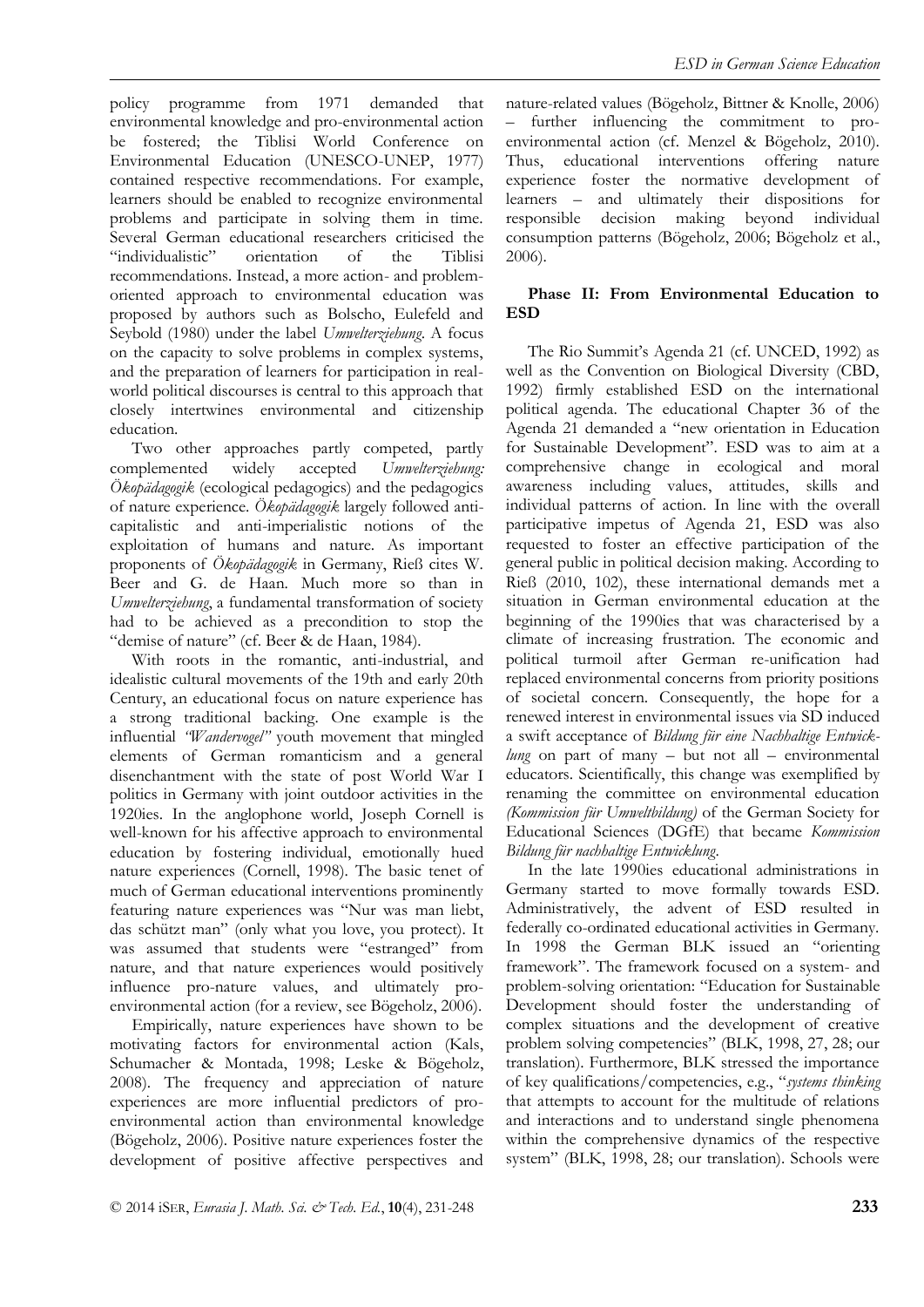tasked with providing educational opportunities to foster competencies to assess projects, products and similar objects of decision making. This decision making competence has obtained substantial emphasis in order to deal constructively with conflicting interests and objectives (BLK, 1998, 24, 29).

This focus on facilitating decision making, judgment and action in the face of conflicting interests and objectives is, in our opinion, a highly important step towards a modern vision of ESD. The normative uncertainty underlying many – if not most – real-world SD challenges may not be ignored. The importance of this aspect can be related directly to a notion of Sustainable Development as a regulative idea. In this view, SD has some capacity to guide the global discourse on development and the environment (e.g., Jörissen et al., 1999). However, it is not a "blueprint" for a better world. Considering the omnipresence of conflicting interests and objectives, such a blueprint is unlikely to exist. Consequently, ESD needs to equip learners with the mental tools to analyse and deal with normative uncertainty.

In line with the action- and problem-oriented approach of *Umwelterziehung*, some federal state administrations developed curricula at that time that also stressed the importance of the assessment of alternative courses of action based on scientific knowledge and normative reflection. One example is the Lower Saxony framework for biology education in grade 11 to 13 (Niedersächsisches Kultusministerium, 1999, 10). In fact, the original definition of scientific literacy by OECD, on which the first PISA student assessment was based, can be read along these lines "Scientific Literacy is the capacity to use scientific knowledge, to identify questions and to draw evidence-based conclusions in order to understand and help make decisions about the natural world and the changes made to it through human activity" (OECD-PISA, 1999, 60).

The BLK framework was complemented by a professional opinion (de Haan & Harenberg, 1999) that culminates in the definition of *Gestaltungskompetenz* as "the specific capacity to act and solve problems. Those who possess this competence can help, through active participation, to modify and shape the future of society, and to guide its social, economic, technological and ecological changes along the lines of sustainable development" (de Haan, 2010, 320). The focus on active participation is stronger than in scientific literacy sensu OECD. On the need to systematically make decisions, the professional opinion remains silent, however. The orienting framework as well as the professional opinion guided a national research and development programme for ESD in German schools from 1999 to 2004. Nearly all federal states participated. This Programme "21" was succeeded by a transfer

phase (2004-2008) aiming to reach 10% of German schools (de Haan, 2006, 30).

## **Phase III: Focus on Competencies and Decision Making**

In addition to a lacking focus on decision making, the state of research on *Gestaltungskompetenz* at the late 1990ies had a second drawback: *Gestaltungskompetenz* remained a concept that – in spite of the term – was not based on a precise competence definition. Initially, this aspect drew little attention. The mediocre achievements of German pupils in the first international PISA study in 2000 (Deutsches PISA-Konsortium, 2001), however, resulted in a public outcry that severely shook the educational establishment. In consequence, educational authorities required competence-based definitions of learning outcomes. It became obvious that *Gestaltungskompetenz* had to turn into a truly competence-based research programme (cf. de Haan, 2010).

In this subsection, we focus on the incorporation of competence research into German ESD including the need to facilitate standardised outcome assessments. From such an international perspective, it also became more urgent to relate *Gestaltungskompetenz* conceptually to the international ESD discussion. Finally, the point from the previous section is taken up again: the postulate that ESD should equip learners with the intellectual abilities to cope successfully with decision making needs as typically showing up in real-world SD challenges. We first outline the main features of modern competence definitions, and then describe the ensuing transformation of *Gestaltungskompetenz*.

## **Modern Competence Definitions**

The German discussion on the objectives of ESD is strongly linked with the understanding of the concept of "competence" (Kompetenz). Although a "unified definition" of the multitude of competence definitions is hard to give (Weinert, 2001a, 62), the competence concept is most usefully applied when a substantial degree of complexity is required to solve a problem. For more simple tasks, the term skill is proposed. The most frequently cited definition of competence within the German educational research stems from Weinert. He defines competence (Weinert, 2001b, 27, 28) as "cognitive abilities and skills to solve specific problems that individuals can either dispose of or can learn, as well as the related motivational, volitional and social dispositions and abilities to use promising solutions in variable contexts successfully and responsibly" (our translation). This definition strongly influenced educational policy documents – foremost the formulation of the German National Educational Standards (NES; e.g., KMK, 2005a, 2005b, 2005c). In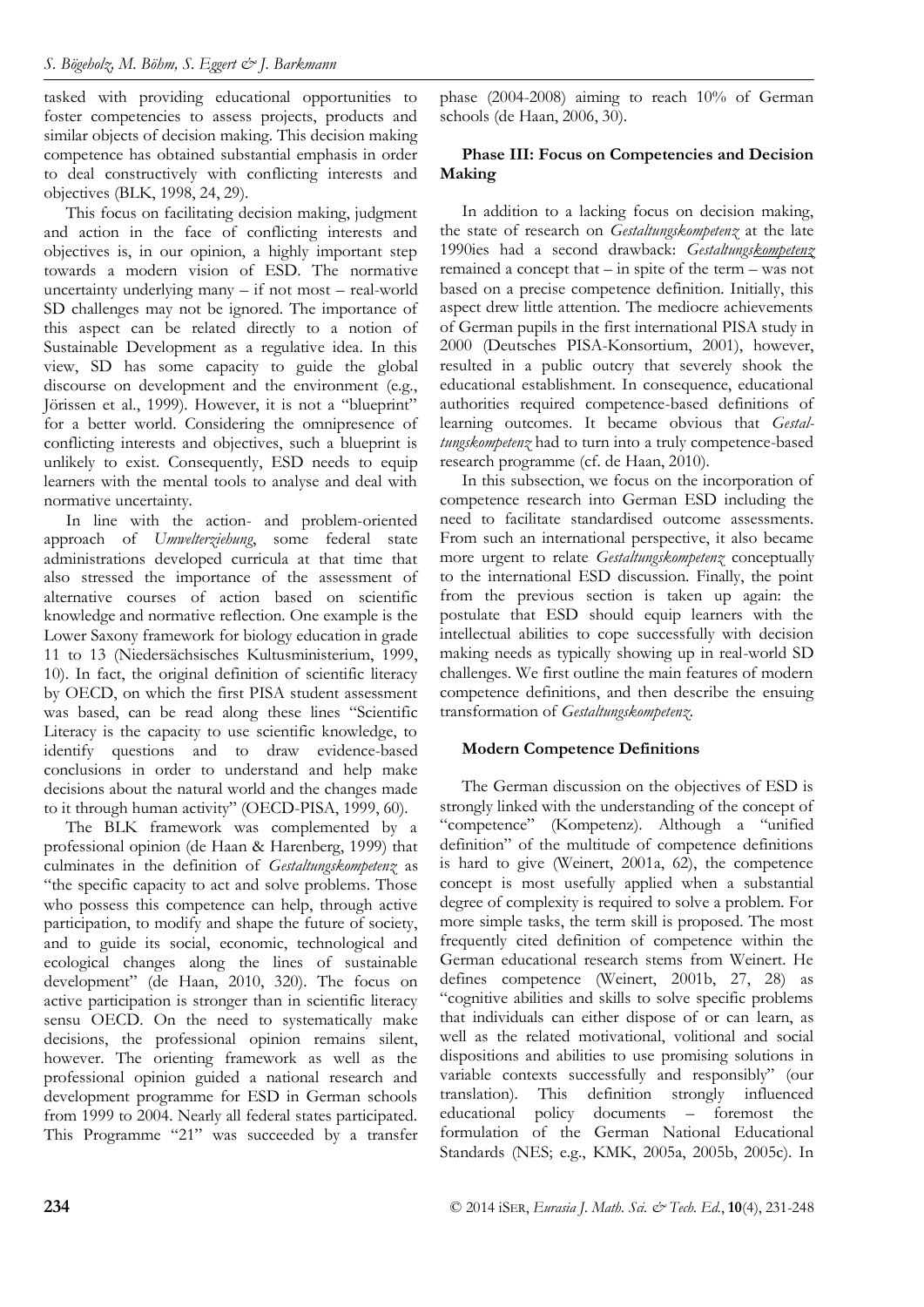German science education, this definition was used, for example, for outlining approaches to competenceoriented teaching in biology education (Bayrhuber, Bögeholz, Elster, Hammann, Hössle et al., 2007).

German educational research on learner competencies was boosted by the implementation of a priority programme funded by German Science Foundation (DFG) focussing on educational competence modelling and competence measurement (2007-2014). In line with Weinert but focussing on the cognitive side, "competencies [are defined] as context-specific cognitive dispositions that are acquired by learning and needed to successfully cope with certain situations or tasks in specific domains" (Klieme, Hartig & Rauch, 2008, 9). This directly addresses the need for an empirical operationalization. This definition has proven to be useful for basic and applied studies in science education (e.g., Eggert & Bögeholz, 2010; Gresch, Hasselhorn & Bögeholz, 2013) as well as for evaluation research (e.g., for the assessment of NES; e.g., Hostenbach, Fischer, Kauertz, Mayer, Sumfleth et al., 2011). Also, it has strongly influenced our approach to competence research for ESD (see below).

The focus on cognitive dispositions tends to ignore the influence of motivational factors although these factors do influence performance in specific situations (Weinert, 2001a, 60). The current research focus on cognitive dispositions is also more restrictive than definitions often used internationally, that is, competence is defined as "any acquired skill or knowledge that constitutes an essential component for performance or achievement in a given domain" (Simonton, 2003, 230 cited after Klieme, Hartig & Rauch, 2008, 8).

# **The Transformation of Gestaltungskompetenz**

The professional opinion and programme "21" gave *Gestaltungskompetenz* a specific spin. Most significantly, the professional opinion relied substantially on systems science and the "syndromes of global change" concept used by the German government's think tank on global environmental change (WBGU, 1997; de Haan, 1999). These syndromes describe exemplary, problematic trends in the development of the human-nature relation. Unfortunately, the link from identifying the syndromes to concrete action is missing: Learners and their educators were given little guidance on how to design and make informed decisions about suitable courses of action.

While we fully acknowledge the positive contribution of the professional opinion (de Haan & Harenberg, 1999), the educational potentials of socioscientific reasoning within a real-world decision making and action frame were not fully realized. For example, the programme document of "21" lists "local participation

in the identification of sustainability indicators" as one main topic for implementation and related educational research activities. De Haan and Harenberg realize that sustainability indicators are a means to document system states and past developments (de Haan & Harenberg, 1999, 81, 82). However, they miss the point that sustainability indicators are normative indicators, i.e., indicators ultimately chosen to provide succinct information for decision making. Thus, a prime opportunity to foster skills for systematic, critical assessments on alternative courses of action was at risk. A substantial effort was needed to (re-) insert into programme "21" a focus on learner competencies that enable them to systematically confront real-world decision making challenges (Bögeholz, 2001; cf. Bögeholz & Barkmann, 2003, 2005). While *Umwelterziehung* had to change, *Gestaltungskompetenz* had to change as well.

In the international science education literature, complex environmental challenges are discussed as socioscientific issues. Drawing on the international debate, it became increasingly clear that the cognitive competencies required by *Gestaltungskompetenz* would have to rely on socioscientific reasoning and competencies for socioscientific decision making (cf. Sadler, Barab & Scott, 2007; Grace, 2009). Along these lines and referring to the PISA approach to scientific literacy, we pointed out the importance of learner abilities to combine scientific knowledge with normative reflection in face of factual and ethical complexity, and called for fostering competencies to systematically assess and judge alternative courses of action (assessment and judgment competencies: Bögeholz & Barkmann, 2003, 2005; Bögeholz, 2006). In 2005, socioscientific reasoning and decision making with respect to SD became a core facet of the German NES in science education (KMK, 2005a, 2005b, 2005c).

As a reaction to these developments, the definition of *Gestaltungskompetenz* was adjusted. The focus on the ability to identify problems of non-sustainable developments (cf. syndromes) was maintained. However, it was now complemented by the ability to make sound judgments in the face of ecological, economic and social developments to facilitate decision making on SD challenges (de Haan & Gerhold, 2008, 6).

Since 2005, German science education research had been improving the theoretical and empirical foundations of socioscientific reasoning and decision making with respect to ESD (Eggert & Bögeholz, 2006, 2010). One important improvement regards the incorporation of descriptive decision making theories into the approach. From a psychometric point of view, it became increasingly clear that the competencies to judge and assess SD challenges and respective courses of action do not fall along one single competence dimension. In fact, at least three dimensions were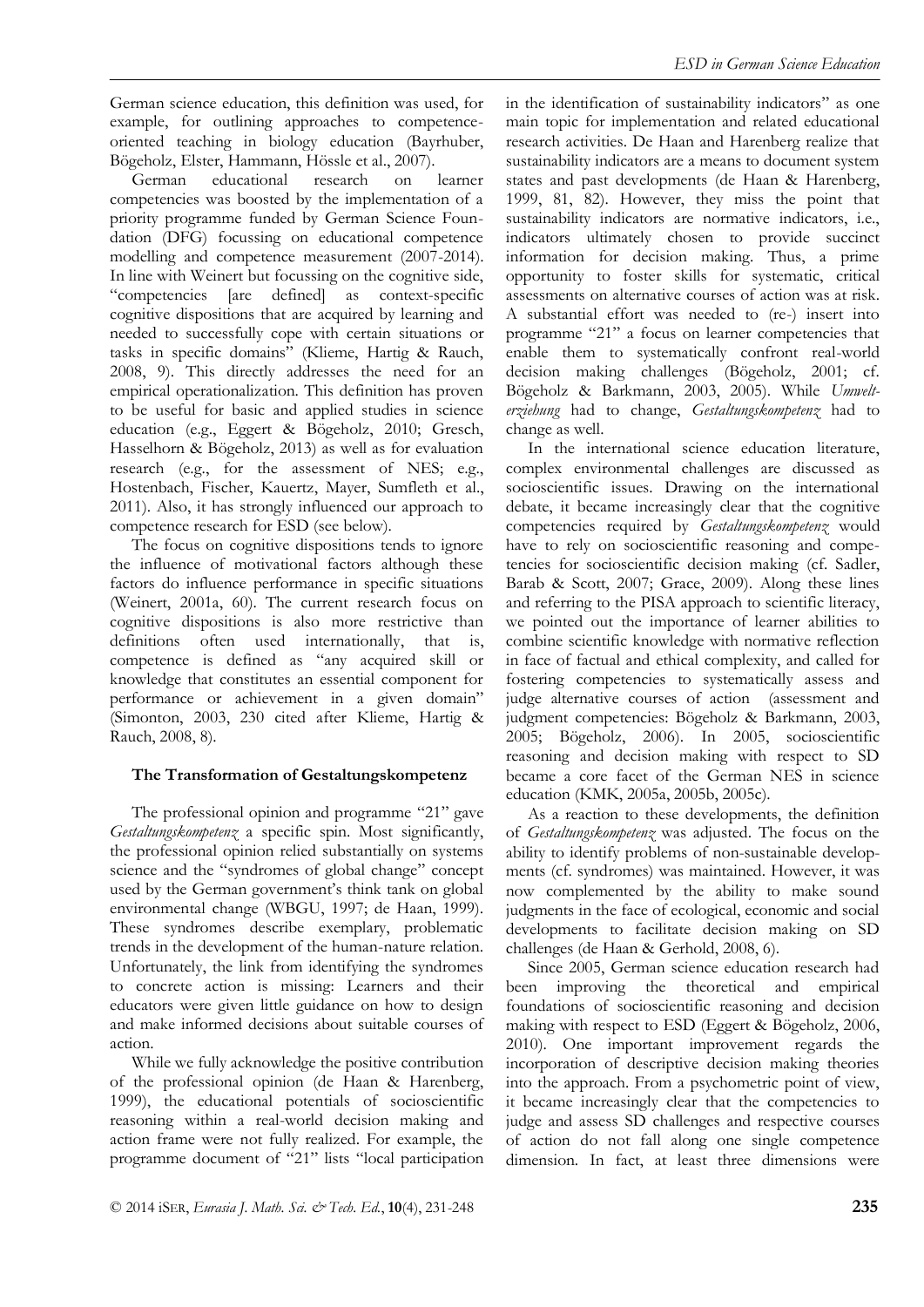

**Figure 1.** The German approach in science education with respect to the competence sphere *"Bewertung"* linked to the international discussion *(cf. Bögeholz, 2013, 74 Table 12-1)* 

necessary even if a purely cognitive approach was followed (Bögeholz, 2013; Bernholt, Eggert & Kulgemeyer, 2012; for details see corresponding sections).

In effect, tracing these developments including the debate on modern competence definitions, also *Gestaltungskompetenz* was given a more elaborated and more specified description (de Haan, 2010). In its most current form, twelve sub-competencies are postulated and described in some detail (de Haan, 2010, 322-325). If these sub-competencies can be documented to have empirical substance, remains to be tested.

## **Specific German Approaches in Science Education**

With respect to socioscientific issues, much of German biology education research follows two main lines. The first line focuses mainly on bio-ethical dilemmas, biotechnology and questions of medicine ethics (Reitschert, Langlet, Hößle, Mittelsten Scheid & Schlüter, 2007; Reitschert & Hößle, 2007). The other research branch emphasizes socioscientific reasoning and decision making with respect to SD (Eggert & Bögeholz, 2006, 2010; Bögeholz, 2011). For both branches, different theoretical backgrounds and methodological research approaches are used for competence assessment. While the first branch shows strong affinity to the study of verbal argumentation

skills, the second was substantially developed with reference to decision making theories.

Both approaches have in common that proarguments and contra-arguments need to be developed and assessed. In the argumentation line of research, argumentative points have to be justified by using specific argumentation schemes, e.g., by using syllogisms (Reitschert & Hössle, 2010). In the other line, student competencies are graded according to the use of differently elaborated decision making strategies (e.g., Jungermann, Pfister & Fischer, 2005). Up to now, argumentation research in German biology education is often carried out using qualitative research methods. In contrast, the line investigating socioscientific reasoning and decision making has started to use quantitative methods. Specifically, competence models employing probabilistic Item-Response-Theory are used. As a result of this dualism, two different competence models were developed.

The two approaches are represented in the NES for biology education (KMK, 2005a). A closer look at the standards of the competence sphere "*Bewertung*" for the biology, chemistry and physics curriculum (KMK, 2005a, 2005b, 2005c) reveals the following: The interface between science and society as well as the explicit integration of SD issues are most intensively addressed in the NES for biology (e.g., KMK, 2005a; Hostenbach et al., 2011; Bögeholz, 2011). The NES with their competence sphere "*Bewertung*" – especially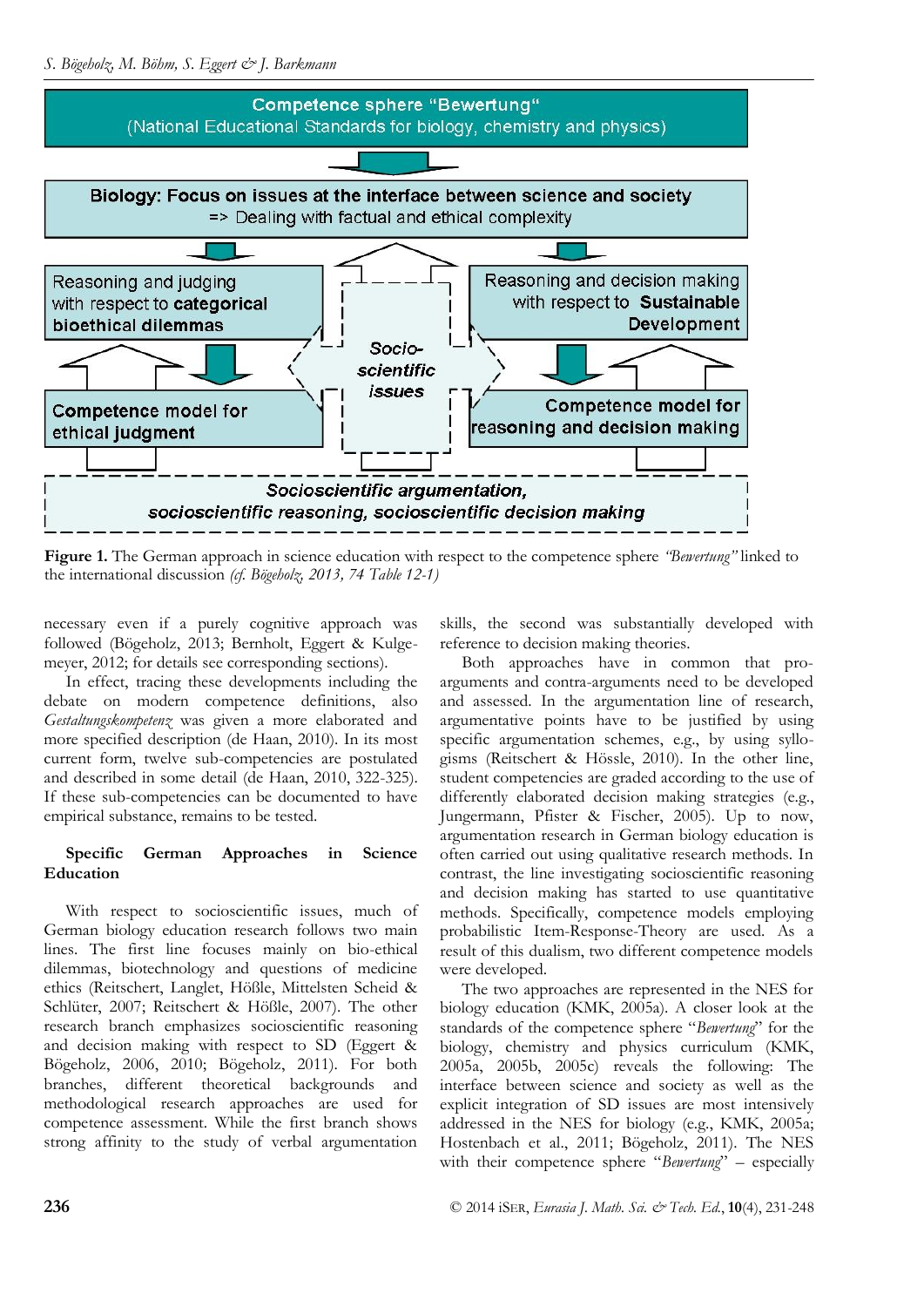

**Figure 2.** Göttingen competence model for socioscientific reasoning and decision making with respect to Sustainable Development (SD; cf. Bögeholz, 2013, 75 Table 12-2; Eggert & Bögeholz, 2006; Böhm, Barkmann, Eggert & Bögeholz, 2013)

the standards for biology – have become a template for the German "orienting framework" for the learning field of Global Development (KMK-BMZ, 2008).

#### **Göttingen Model for Socioscientific Reasoning and Decision Making**

Dealing with socioscientific issues in science classrooms is generally regarded as a promising strategy in the fields of science education, citizenship education, and ESD (e.g., Sadler et al., 2007). SD issues are one typical example for socioscientific issues as they are factually and ethically complex, lack a single "ideal" solution, and have to be solved by integrating multiple perspectives. In addition, they are often based on preliminary, fragile and conflicting evidence (e.g., Sadler et al., 2007). Likewise, conceptualising SD as a regulative idea suggests that ESD should promote the ability to analyse the viewpoints of different stakeholders, and to negotiate technically and economically viable, environmentally sound, and morally just solutions.

Previous research showed that the implementation of socioscientific issues in science classrooms can enhance interest in science topics (Ottander & Ekborg, 2012), foster learning outcomes with respect to conceptual scientific knowledge and enhances reasoning, argumentation and decision making skills (e.g., Eggert, Ostermeyer, Hasselhorn & Bögeholz, 2013; Eggert, Bögeholz, Watermann & Hasselhorn, 2010; Grace, 2009; Sadler et al., 2007; Seethaler & Linn, 2004; Siegel, 2006).

However, socioscientific issues are also challenging topics as they place high cognitive processing demands on students (e.g., Bernholt et al., 2012; Eggert et al., 2013). Students do not only have to rely on a profound scientific and interdisciplinary knowledge base, they also have to perform various information search and evaluation procedures. On top, they have to make use of argumentation, reasoning and decision making processes in order to reach informed decisions (e.g., Eggert & Bögeholz, 2010; Jimenez-Aleixandre & Pereiro-Muñoz, 2002; Ratcliffe & Grace, 2003; Zohar & Nemet, 2002). For a detailed overview of science education research into quality of reasoning, argumentation and decision making processes, see Erduran and Jimenez-Aleixandre (2008).

For respective research, several theoretical models are available. They include Toulmin's argumentation model (Toulmin, 1958), the developmental model of critical thinking (Kuhn, 1999), and descriptive or prescriptive models from decision theory (e.g., Betsch & Haberstroh, 2005). All models – and corresponding empirical research studies – highlight the notion of developing sound arguments, and to weigh these arguments in order to reach informed decisions (e.g., Osborne, Erduran & Simon, 2004; Jimenez-Aleixandre & Pereiro-Muñoz, 2002; Ratliffe & Grace, 2003; Grace, 2009; Papadouris & Constantinou, 2010; Sadler et al., 2007; Zohar & Nemet, 2002).

The Göttingen Model for socioscientific reasoning and decision making with respect to SD is based on a descriptive metamodel from decision theory (Betsch & Haberstroh, 2005; see Figure 2). The resulting model consists of several dimensions. With respect to the first dimension "Understanding and reflecting values and norms", students need to be able to comprehend and reflect on personal and societal values and norms that are inherent to socioscientific issues (e.g., Bögeholz, 2013; Bernholt et al., 2012; cf. Eggert & Bögeholz, 2006). The second dimension "Developing and reflecting solutions" addresses student abilities to describe and comprehend a socioscientific issue in its complexity, and to be able to develop sustainable solutions. With respect to SD, these solutions need to account for ecological, economical as well as social concerns. In addition, students need to reflect on these solutions and the evidence they are based on (e.g., Eggert & Bögeholz, 2006; Eggert et al., 2013; Gausmann, Eggert, Hasselhorn, Watermann & Bögeholz, 2010; Bögeholz, 2013). With respect to "Evaluating and reflecting solutions qualitatively", students need to be able to evaluate possible solutions with respect to their advantages and disadvantages, and to weigh respective arguments in order to reach informed decisions. Decision making can use different strategies (Eggert & Bögeholz, 2006, 2010). Using a "cut-off" strategy, students examine only one piece of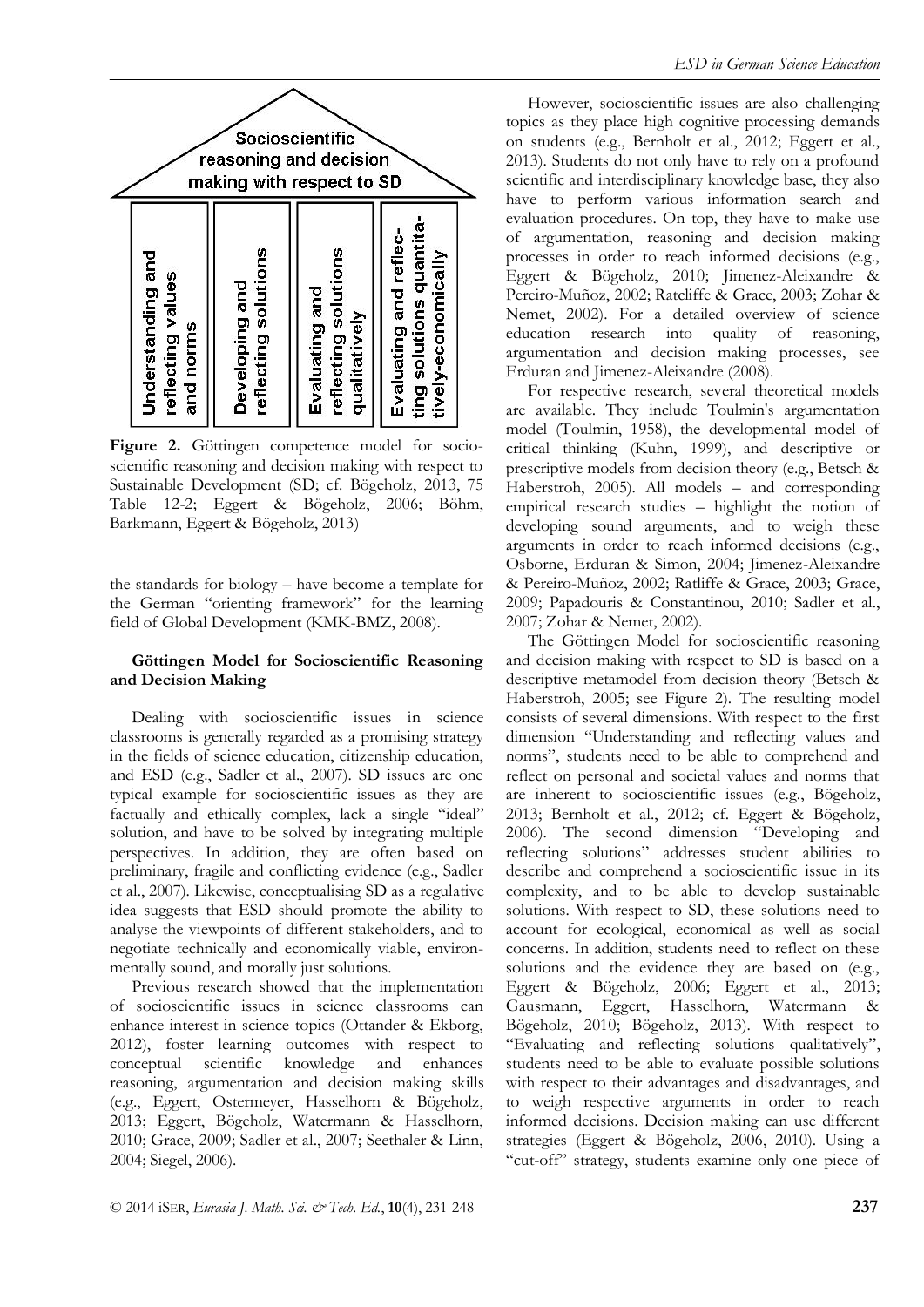

**Figure 3.** The framework for modelling and measuring "Evaluating and reflecting solutions quantitativelyeconomically"

evidence at a time, and eliminate solutions that do not reach a certain cut-off level. In contrast, students who use a "trade-off" strategy are able to compare different solutions simultaneously. We describe the fourth dimension in detail below.

## **Fostering Socioscientific Reasoning and Decision Making in Biology Education and other Fields**

On the basis of the presented model for socioscientific reasoning and decision making, several test instruments were developed to measure and analyse student competencies. Training studies showed that socioscientific reasoning and decision making of students can actually be fostered, and that the developed measurement instruments can adequately describe student learning outcomes (Eggert et al., 2010; Eggert et al., 2013; Gresch et al., 2013; Gresch & Bögeholz, 2013).

On the national scale, socioscientific reasoning and decision making is also part of the national assessment for the NES in science education (Hostenbach et al., 2011). The described research influenced the assessment procedure to a great extent. Moreover, several empirical research studies exist that transferred the approach to other contexts and domains, such as genetically modified crops (Böttcher & Meisert, 2013) or artificial sweeteners as ingredients of nutrition in chemistry education (Heitmann, 2012). In addition, part of the model has been transferred to the area of physics education. Here, the focus is on the generation, storage and use of useful forms of energy (Sakschewski, accepted; Sakschewski, Bögeholz, Eggert & Schneider, 2013). Furthermore, other German working groups of physics education built upon our work on socioscientific reasoning and decision making (Knittel & Mikelskis-Seifert, 2012). In addition, the competence model for reasoning and decision making with respect to SD inspired other international science education researchers (e.g., with respect to physics education see Papadouris, 2012).

Last but not least, the research focussing on ESD challenges is – as ESD, and thus *Gestaltungskompetenz*  itself – important beyond science education, e.g., for other subject matters such as geography education, politics education or economics education facing the same challenges. For example, the state standards for Lower Saxony for politics and economics education require that pupils evaluate potential policy instruments and other courses of action with a focus in reflective reasoning and decision making (Niedersächsisches Kultusministerium, 2007, 11). In the federal state standards for geography education, pupils are required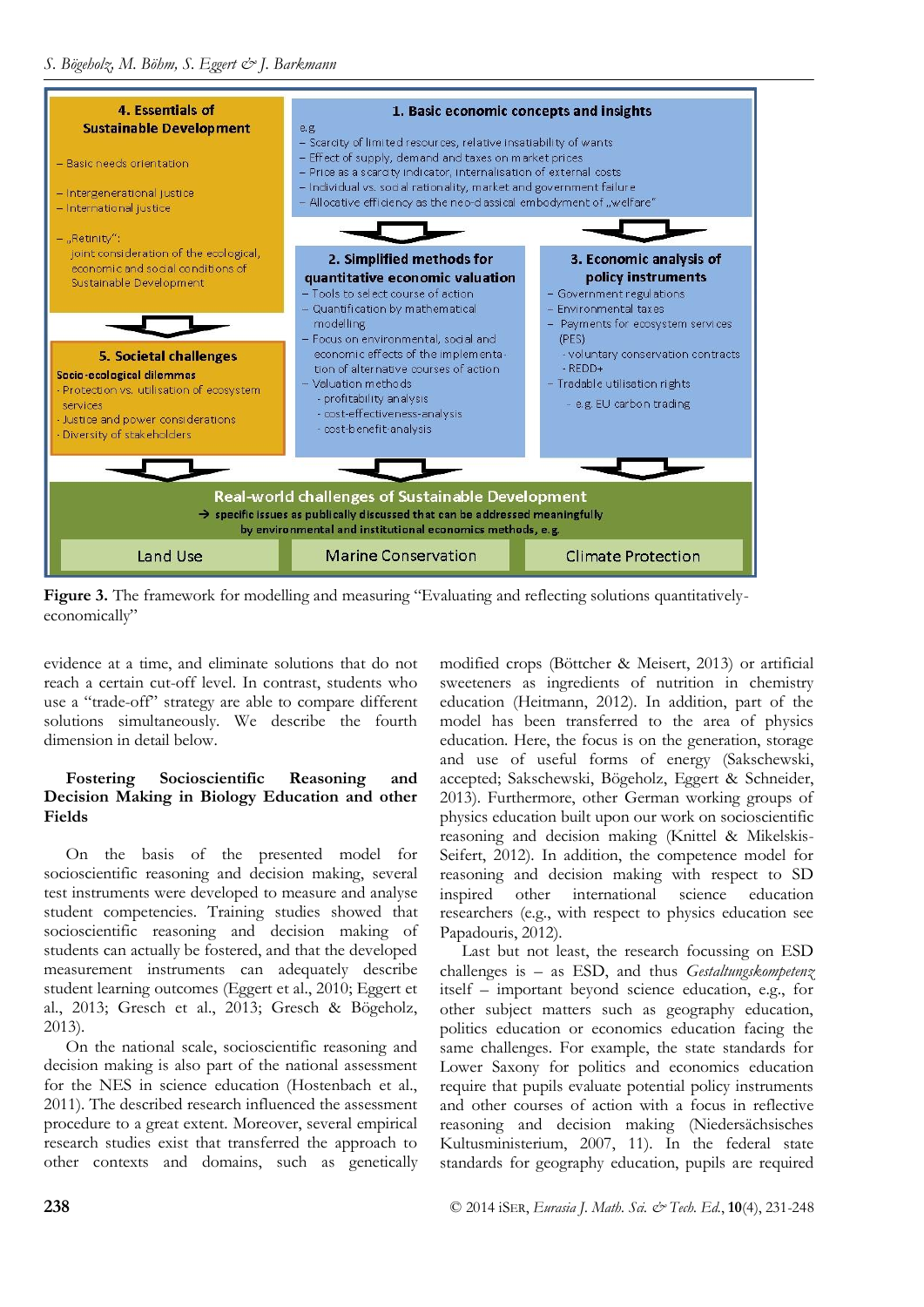to discuss options for economic and social development competently (Niedersächsisches Kultusministerium, 2010, 16). For these purposes, we enlarged our model by adding the fourth competence dimension (see next section).

#### **Development of a new Competence Dimension: Evaluating and Reflecting Solutions quantitativelyeconomically**

## **Qualitative Description of the Competence**

In collaboration with environmental and resource economics as well as economics education, we enlarged our competence model by a fourth dimension "Evaluating and reflecting solutions quantitativelyeconomically" (Böhm et al., 2013). The German translation is abbreviated LUR. Why do we propose an additional competence dimension? Solutions to many real-world challenges of SD are often characterized in public discourse by their quantitative effects. For example, a new proposal to foster the generation of wind energy can be characterized by the tons of carbon avoided, by the square kilometres of landscape visually impacted by additional wind turbines, and by the additional costs to consumers and industry. Likewise, proposals for the conservation of marine fish stocks can be characterized by the expected development of the stocks in time, the expected fish harvest, and the impact on the national fishing industry in terms of profit and employment. These examples highlight the need for students to deal not only qualitatively but also quantitatively with the assessment of proposed courses of action. Specifically, there is a need to assess the expected impacts of the proposed solutions quantitatively, and to reflect on the effectiveness and ethical justification of proposed solutions. In sum, we define LUR as the competence of learners to understand, mathematically model, assess and reflect on alternative courses of action ("solutions") by getting insights into different stakeholder perspectives including environmental and institutional economics analysis, and the essentials of SD.

In a systematic manner, Figure 3 provides an overview of how this new dimension is conceptualised. At the most basic level, we find four essentials of SD (see 4. in Figure 3): basic needs orientation, international and intergenerational justice, and "retinity" – the norm demanding joint consideration of ecological, economic, and social conditions of SD (Bögeholz, 2000; WCED, 1987; SRU, 1994). With respect to the biological environment, the development challenges present themselves exemplarily in form of the aim to safeguard the long-term provisioning of ecosystem services (see, MA, 2005), and the need to utilise the environment for human needs. Societal challenges in the form of socioecological dilemmas are widespread (see 5. in Figure 3). At the most basic level, we also find basic economic insights into human decision making (see 1. in Figure 3). These insights include, e.g., the importance of resource scarcity or the effect of supply, demand and taxes on market prices. Basic insights also address individual versus social rationality and the possibility of market as well as of government failure. These basic economic insights should allow learners to advance in two relevant directions:

- *Understanding of key methods used in economics* (see 2. in Figure 3). Regularly, the methods are used to select the "best" course of action or to restrict the set of admissible options. Some simple mathematical modelling will be required to predict and assess the social, economic and/or ecological impacts of the implementation of an option. As valuation methods, we focus on simplified versions of profitability analysis, costeffectiveness-analysis, and cost-benefit analysis. Thus, we include forms of multi-criteria analyses as well as of monetary analysis.
- *Analysing of key policy instruments from environmental and institutional economics perspective* (see 3. in Figure  $3$ ) – no matter if the design of the policy instruments is economically informed or not. Again, we include a diverse set of often applied or discussed policy instruments such as legal government regulations, payments for ecosystem services (PES) schemes including voluntary conservation contracts and REDD/REDD+1, or tradable pollution rights1.

We foresee that a substantial fraction of real-world challenges of SD can be successfully tacked based on the framework. The framework is not designed, however, to address strictly normative questions of right or wrong conduct. Power relations between individuals, groups and/or enterprises or countries are not explicitly mentioned in this subsection. However, a new institutional economics analysis of policy instruments, and the openness of the approach to market and government failures certainly would allow for the formulation of respective tasks and items. Also, the insistence on a critical reflection from a broader justice point of view should guard against an overly ideological usage of the framework.

1

<sup>1</sup> According to the official United Nations definition, "Reducing Emissions from Deforestation and Forest Degradation (REDD) is an effort to create a financial value for the carbon stored in forests, offering incentives for developing countries to reduce emissions from forested lands and invest in low-carbon paths to sustainable development." (*http://www.un-redd.org/aboutredd/tabid/102614/default.aspx*; accessed March 6, 2014)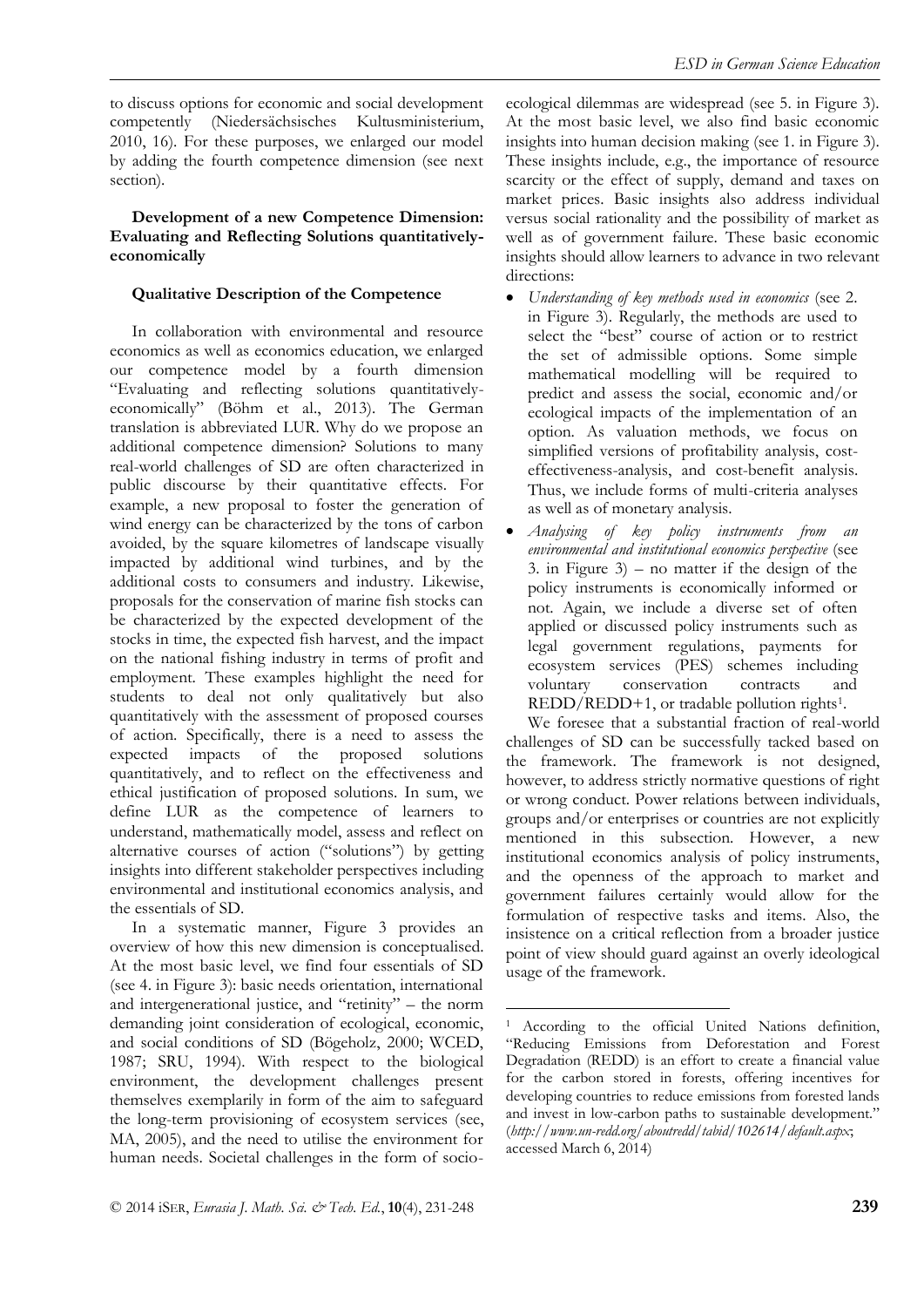## **Development of the Competence Test**

The development of a competence test for "Evaluating and reflecting solutions quantitativelyeconomically" follows Wilson's approach to design a measurement instrument (2005). Figure 3 provides a summary of how the theoretical construct is conceptualised ("construct map"). Based on the theoretical description of the construct, we identified suitable real-world SD challenges, and designed tasks to be included in a formal competence test ("item design", see Wilson, 2005). The three tasks used address exemplary issues of land use conflicts in low income countries in the tropics (task Land Use), alternative designs for a marine reserve in Great Britain (task Marine Conservation), and a Climate Protection task operationalised via considerations of a carbon trading scheme (see Figure 3). For each of the tasks, a written introduction including quantitative data and graphical elements was designed (see Appendix A). The introduction is followed by 5 to 7 single problems ("items") that students are asked to work on (for selected items from the Land Use task, see Table 1).

Figure 4 lists the main components of the theoretical construct. For each component, the three tasks include a varying number of items. For each of the items, we identified the characteristics of the ideal response and abstracted typical stages of understanding and elaboration of the response from empirical answers. The latter resulted in a scoring guide (e.g., Table 2) that assigns a numerical performance score to the given responses. Finally, a "measurement model" (see Wilson, 2005) needs to be defined. Psychometric analyses for the established dimensions show that the Rasch Partial Credit Model can be applied to the data (Eggert & Bögeholz, 2010; Bögeholz, 2011).

Currently, we have developed a set of suitable tasks and corresponding items, and are exploring the "outcome space" (see Wilson, 2005) via analysis of the first practical applications of our test booklets. Specifically, we have developed three tasks (Land Use, Marine Conservation and Climate Protection) to assess the theoretical construct "Evaluating and reflecting solutions quantitatively-economically". Because of time restrictions combined with the limited attention span of pupils, we placed the three tasks in two test booklets. Booklet 1 contains the Land Use task as well as the Climate Protection task. Booklet 2 contains the Marine Conservation task as well as the Climate Protection task.

|                                                              | <b>Land Use</b><br>task |       |   | <b>Climate</b><br><b>Protection</b><br>task |   |   | <b>Marine</b><br><b>Conservation</b><br>task |       |   |   |   |       |   |   |   |   |   |   |
|--------------------------------------------------------------|-------------------------|-------|---|---------------------------------------------|---|---|----------------------------------------------|-------|---|---|---|-------|---|---|---|---|---|---|
| The item has a strong focus on                               |                         | Items |   |                                             |   |   |                                              | Items |   |   |   | Items |   |   |   |   |   |   |
|                                                              |                         | в     | с | D                                           | Е | F | G                                            | A     | в | с | D | Е     | A | в | c | D | Е | F |
| 1. Basic economic concepts and insights                      |                         |       |   |                                             |   |   |                                              |       |   |   |   |       |   |   |   |   |   |   |
| 2. Simplified methods for quantitative<br>economic valuation |                         |       |   |                                             |   |   |                                              |       |   |   |   |       |   |   |   |   |   |   |
| 3. Economic analysis of policy instruments                   |                         |       |   |                                             |   |   |                                              |       |   |   |   |       |   |   |   |   |   |   |
| 4. Essentials of Sustainable Development                     |                         |       |   |                                             |   |   |                                              |       |   |   |   |       |   |   |   |   |   |   |
| 5. Insight into different stakeholders'<br>perspectives      |                         |       |   |                                             |   |   |                                              |       |   |   |   |       |   |   |   |   |   |   |

Figure 4. Tasks for measuring "Evaluating and reflecting solutions quantitatively-economically" and profiles of scored items (test booklet 1: Land Use task and Climate Protection task; test booklet 2: Marine Conservation task and Climate Protection task)

**Table 1**. Selected items from the Land Use task

|   | <b>A WATE AT LIGHTER HOMES TEAMED LIGHTER CARD MADE.</b>                                                      |
|---|---------------------------------------------------------------------------------------------------------------|
|   | Items                                                                                                         |
| A | Paco's family wants to maximise agricultural profit of their farm. How should they manage their land? Justify |
|   | your decision also mathematically!                                                                            |
| C | Suppose Paco's family wants to make a good living but also conserve the environment. Discuss possible         |
|   | conflicts in the light of social, ecological and economical consequences!                                     |
| E | Should taxpayers from industrialised countries like Germany continue to pay for a REDD-programme in           |
|   | developing countries and emerging economies? Justify your decision!                                           |
|   |                                                                                                               |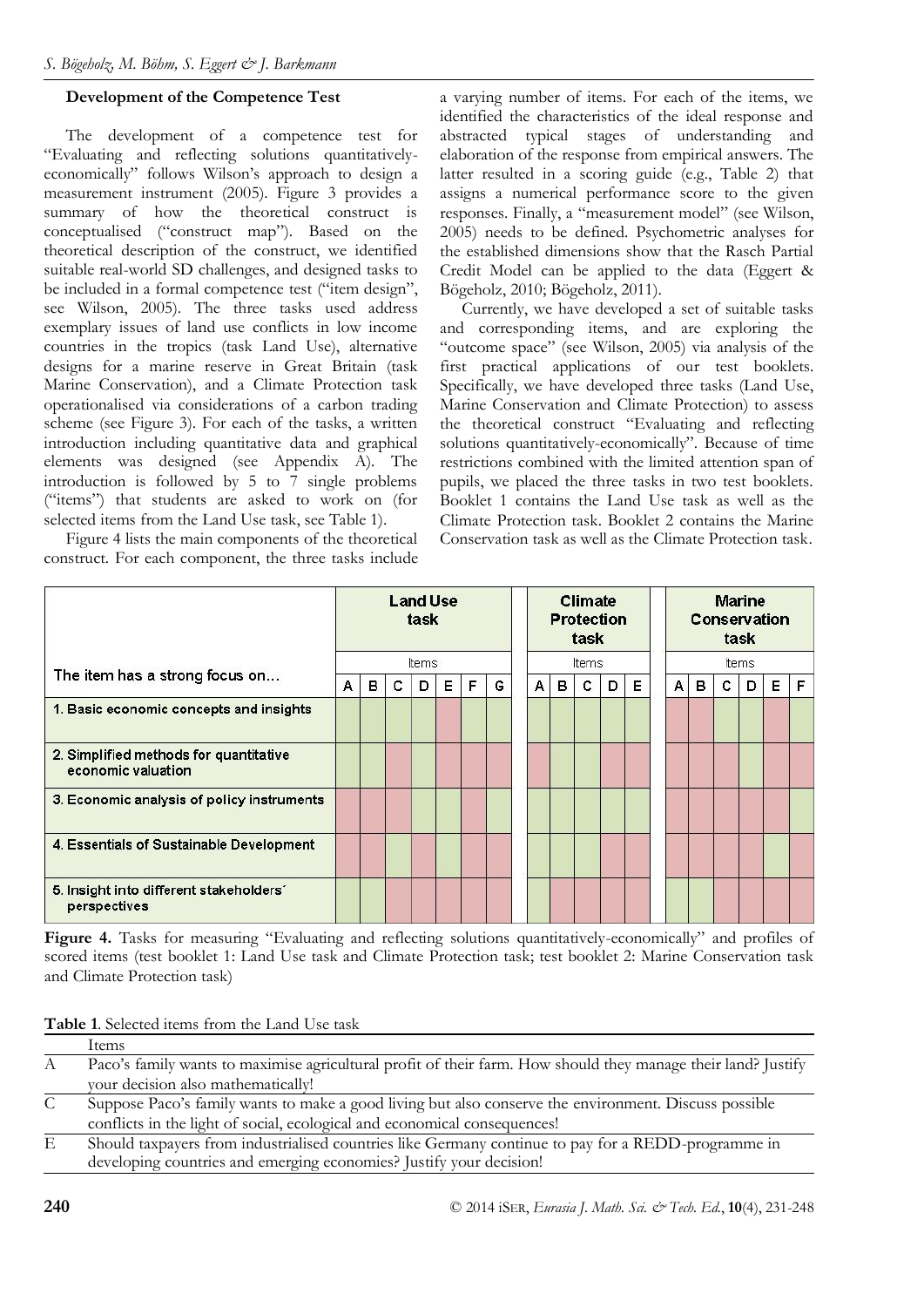In the Land Use task and the Marine Conservation task, the students have to apply basic economic concepts and insights as well as mathematical modelling to find potential solutions to pressing SD decision making issues. These tasks can be solved without complex arithmetic, and do not require formal knowledge of economic concepts. For the Climate Protection task, we chose a more challenging economic setting. The idea of tradable pollution rights itself is easy to grasp. It is more challenging, however, to understand that making pollution rights tradable has – in principle – a positive economic overall effect by increasing allocative efficiency. Pupils and university students without formal training in economics cannot be expected to come up with valid mathematical models of this efficiency effect. Still, we thought that it would be possible to address this level of complexity by designing the Climate Protection task as a reflection task. In reflection tasks, the text of the task does already include quantitative solutions attributed to peers of the respondents. Regularly, more than one solution is presented. For reflection tasks, learners are asked to comment on the provided solutions. For these comments, also the "outcome

space" (see Wilson, 2005) is explored and a scoring guide developed.

Items A, C, and E from the Land Use task are presented in Table 1, the developed scoring guide in Table 2. The items address different components of the framework for modelling and measuring "Evaluating and reflecting solutions quantitatively-economically" (cf. Figures 3 and 4).

#### **A first Pre-Piloting for Estimating the Quality of the Developed Tasks**

We pre-piloted the test booklets with a sample consisting of 20 pupils during their mathematics class (aged 15-16; 15 females; grade 10 university-track high school). Additionally, the test was administered to 11 biology teacher students (aged 21-28; 9 females; 5th term Bachelor programme to 3rd term Master of Education). Test booklets were randomly assigned to the pupils and teacher students. 60 minutes were dedicated for the paper-and-pencil test. The participating pupils (teacher students) were 10 (6) for test booklet 1 and 10 (5) for test booklet 2.

**Table 2.** Scoring guide for selected items from the Land Use task

|   | Score $0$                                              | Score 1                | Score 2                                      | Score 3                |
|---|--------------------------------------------------------|------------------------|----------------------------------------------|------------------------|
| A | Concept of profit                                      | Concept of profit      | Score 1 & solution                           |                        |
|   | maximisation not                                       | maximisation           | mathematically correctly                     |                        |
|   | understood/applied                                     | understood/applied     | modelled and argued                          |                        |
|   | Conflict was not,                                      | Conflict was correctly | Score 1 & social, ecological                 |                        |
|   | incorrectly or superficially described in all relevant |                        | and economic consequences                    |                        |
|   | described                                              | details                | described                                    |                        |
| E | No reasonable justification Justification with one     |                        | Justification with two or                    | Score 2 & suggestion   |
|   |                                                        | reasonable argument    | more reasonable arguments for improvement or |                        |
|   |                                                        |                        |                                              | constructive criticism |



**Figure 5.** Pupil and teacher student performances for the Land Use task of the questionnaire for "Evaluating and reflecting solutions quantitatively-economically" ( $A-G = \text{all } 7$  scored Land Use items; items A, C, F: maximal score  $= 2$ ; items B, D, E, G: maximal score  $= 3$ ; in brackets: n of pupils with valid response / n of teacher students with valid response).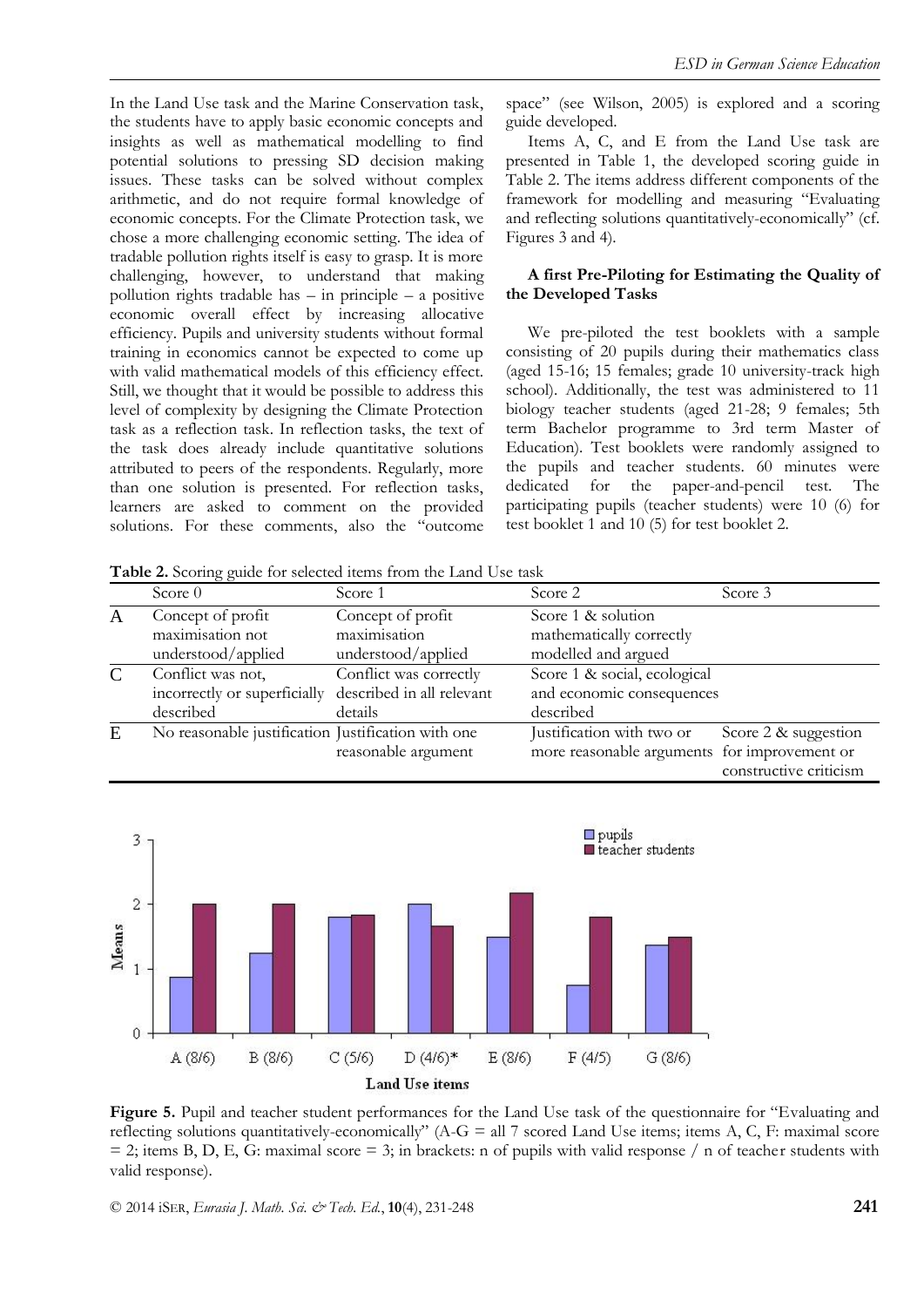At this step of development of the material, we seek to improve the content and wording of the items and tasks included in the test booklets. Specifically, we wanted to test if teacher students would outperform pupils. This would give a first hint that the competence may be learnable, and that the test instrument is actually able to differentiate different competence levels.

The answers of the students were scored according to the first draft of a scoring guide (see Table 2). All valid answers were scored according to their elaboration (Score 0 to 2 or 3). For a first quantitative analysis, data were entered into SPSS Version 21, analysed with nonparametric tests (Mann-Whitney U-test), and subjected to a very first reliability analysis. Missing answers or non-valid responses were coded "system missing". As missing answers often indicate a low level of competence and missing answers were overrepresented in the pupil subsample, our analysis tends to underestimate differences between pupils and teacher students.

The performance of pupils and biology teacher students with respect to the Land Use task is depicted in Figures 5. For this task as well as the Climate Protection and Marine Conservation task (data not shown), teacher students outperform pupils as expected ( $p < .05$ , oneway U-test). Investigating the reliability of the three tasks separately, Cronbach's Alpha for the seven Land Use items is .642. (.741 excluding item D). The five Climate Protection items display an Alpha value of .593 (.731 excluding one item). The six Marine Conservation items show an Alpha value of .277 (.633 excluding one item). The overall Cronbach´s Alpha for booklet 1 is .775 (12 items; .842 excluding two items). Regarding booklet 2 the Alpha value is only .192 (11 items; .543 excluding two items).

#### **Outlook**

In this contribution, we have outlined the development of selected strands of German science education that are relevant for an ESD. Even this outline revealed that the path to the current state of ESD as well as to the state of science education research on ESD has been anything but a straight line. Some achievements are likely to shape also future efforts. They include the introduction of formal references to empirically tractable competence definitions. They also include the transformation of *Gestaltungskompetenz* from a German peculiarity to an internationally reasonable interpretation that highlights the cognitive dispositions to solve complex reasoning and decision making tasks on socioscientific issues within the domain of real-world SD challenges.

Our research group has taken up the challenge to move single competencies and competence dimensions from conceptual hypotheses to psychometrically validated dimensions ("Göttingen Model"; Bögeholz, 2011, 2013; Eggert & Bögeholz, 2006, 2010). Considerable success was achieved in the application of competence modelling with Item-Response-Theory (e.g., Rasch Partial Credit Model; Eggert & Bögeholz, 2010) and the resulting ability not only to design successful educational interventions but also to document their impact (Eggert et al., 2010; Eggert et al., 2013; Gresch et al., 2013).

We summarized the current state of development of the Göttingen Model with special focus on the new, fourth dimension "Evaluating and reflecting solutions quantitatively-economically". The very first results – especially for the tasks and items included in test booklet 1 – are encouraging. Also the items promise to discriminate differing competence levels as indicated by the raw scores that were significantly higher in all three tasks for university students. The results also support the theoretical assumption that this dimension can, in fact, be modelled as a one-dimensional competence scale. Finally, the results indicate that the Marine Conservation task needs to be substantially improved.

Finally, we would like to stress that the instrument for the fourth dimension was developed in close contact to economics education and mathematics education. Some practitioners and researchers in ESD may regard these partners as unpleasant bedfellows. Still, their inclusion highlights once more the integrative and interdisciplinary scope of the educational challenges posed by SD.

The educational approach to SD – and to socioscientific issues in science education in general – needs to go further than ethical argumentation. The need to equip learners with quantitative competencies to systematically assess alternative courses of action to make decisions is itself a socioscientific necessity. The German discussion on *Gestaltungskompetenz* suggests that the need for a respective approach is increasingly understood; our empirical results suggest that this approach is quantitatively viable.

#### **ACKNOWLEDGEMENTS**

We thank D. Loerwald and D. Leiss for critical discussions of the LUR concept, and two anonymous reviewers for their helpful comments on an earlier version of this manuscript.

#### **REFERENCES**

Bayrhuber, H., Bögeholz, S., Elster, D., Hammann, M., Hößle, C., Lücken, M., Mayer, J., Nerdel, C., Neuhaus, B., Prechtl, H., & Sandmann, A. (2007). Biologie im Kontext – Ein Programm zur Kompetenzförderung durch Kontextorientierung im Biologieunterricht und zur Unterstützung von Lehrerprofessionalisierung [Biology in context – a programme to foster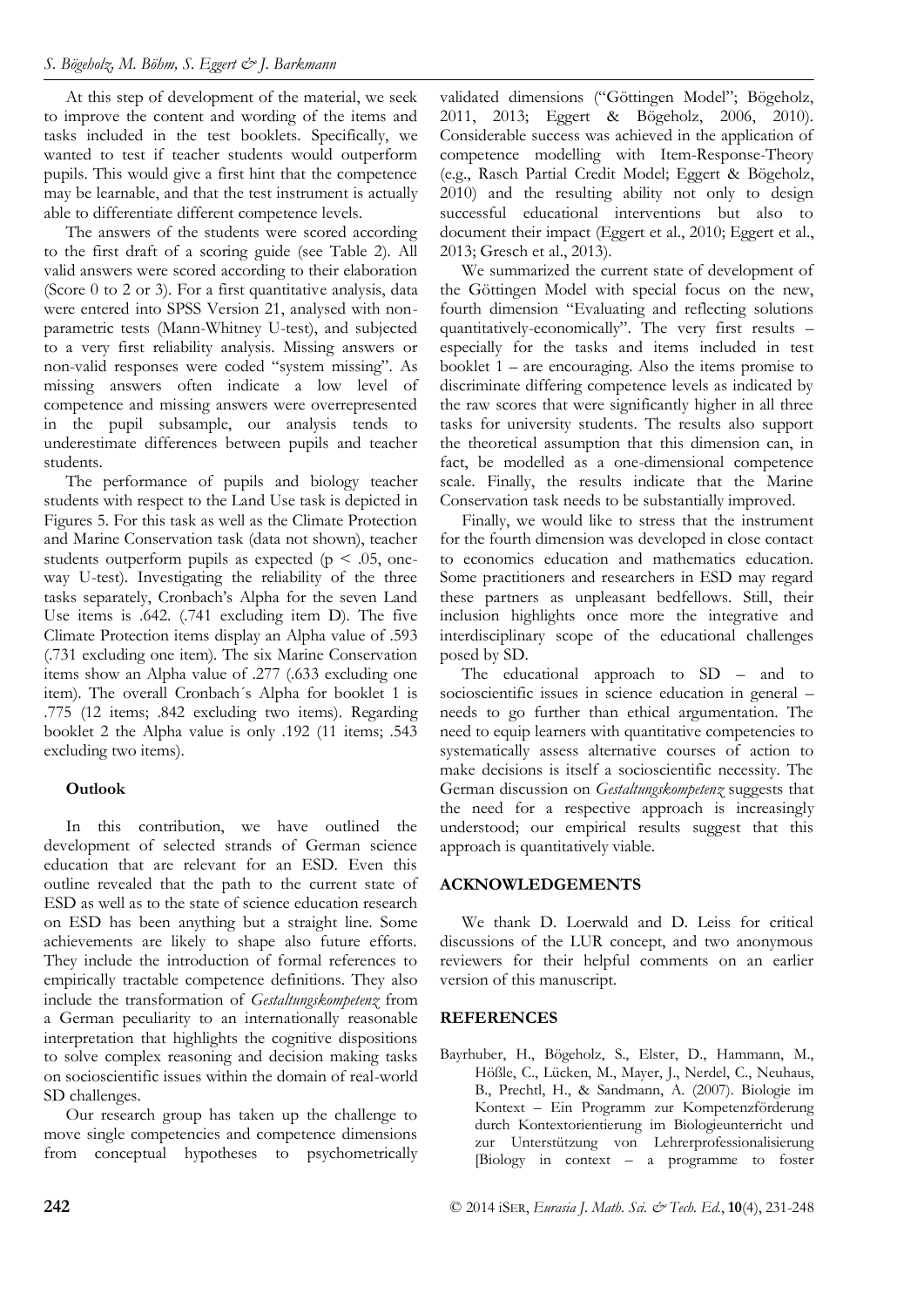competencies by context orientation in biology classes and to support professional teacher training]. *Der Mathematische und Naturwissenschaftliche Unterricht, 60*, 281- 286.

- Beer, W., & de Haan, G. (Eds.). (1984). *Ökopädagogik. Aufstehen gegen den Untergang der Natur [Ecopedagogics: Rising against the demise of nature]* Weinheim: Beltz.
- Bernholt, S., Eggert, S., & Kulgemeyer, C. (2012). Capturing the diversity of students' competences in science classrooms: Differences and commonalities of three complementary approaches. In S. Bernholt, K. Neumann & P. Nentwig (Eds.), *Making it tangible - Learning outcomes in science education* (pp. 187-217). Münster: Waxmann.
- Betsch, T., & Haberstroh, S. (Eds.). (2005). *The routines of decision making*. Mahwah: Lawrence Erlbaum.
- BLK (Bund-Länder-Kommission) (1998). *Bildung für eine nachhaltige Entwicklung [Education for Sustainable Development]*, Heft 69. Retrieved March 11, 2014, from http:// www.blk-bonn.de/papers/heft69.pdf
- Bögeholz, S. (2000). Naturerfahrung: Ein Baustein der Bildung für Nachhaltige Entwicklung – Natur erleben und gestalten [Nature experience: A component for Education for Sustainable Development – experiencing and designing the environment]. *Politische Ökologie*. Sonderheft 12: Bildung für nachhaltige Entwicklung als neue Lernkultur – Schnittmenge Mensch, 17-18.
- Bögeholz, S. (2001): Explizite Bewertung: Ein Ansatz zur Förderung ökologischer Urteilskompetenz im Unterricht [Explicit evaluation: An approach to foster ecological judgment competence in class]. In H. Bayrhuber, U. Harms, R. Hedewig, C. Hößle, S. Klautke, R. Klee, A. Kroß, J. Mayer, H. Prechtl, C. Schletter, & K. Schlüter (Eds.), *Biowissenschaften in Schule und Öffentlichkeit. Jubiläumstagung zum 25jährigen Bestehen der Sektion Biologiedidaktik im VdBiol*, 66-69.
- Bögeholz, S. (2006). Nature experience and its importance for environmental knowledge, values and action – Recent German empirical contributions. *Environmental Education Research, 12*, 65-84.
- Bögeholz, S. (2011). Bewertungskompetenz im Kontext Nachhaltiger Entwicklung: Ein Forschungsprogramm [Decision making competence in the context of Sustainable Development: A Research Programme]. In D. Höttecke (Ed.), *Naturwissenschaftliche Bildung als Beitrag zur Gestaltung partizipativer Demokratie* (pp. 32-46). Gesellschaft für Didaktik der Chemie und Physik. Jahrestagung in Potsdam 2010. Münster: LIT-Verlag.
- Bögeholz, S. (2013). Bewerten der Anwendung biologischer Erkenntnisse [Evaluating the application of biological knowledge]. In H. Gropengießer, U. Harms, & U. Kattmann (Eds.), *Fachdidaktik Biologie* (Vol. 9, pp. 71-77). Hallbergmoos: Aulis.
- Bögeholz, S., & Barkmann, J. (2003). Ökologische Bewertungskompetenz für reale Entscheidungssituationen: Gestalten bei faktischer und ethischer Komplexität [Ecological valuation competence for realworld issues: Acting in the face of factual and ethical complexity]. *DGU-Nachrichten,* Jahresheft 2003, 27/28, 44-53.
- Bögeholz, S., & Barkmann, J. (2005). Rational choice and beyond: Handlungsorientierende Kompetenzen für den Umgang mit faktischer und ethischer Komplexität [Rational choice and beyond: Action-oriented competencies for dealing with factual and ethical complexity]. In R. Klee, A. Sandmann, & H. Vogt (Eds.), *Lehr- und Lernforschung in der Biologiedidaktik*, Bd. 2 (pp. 211-224). Innsbruck: Studien-Verlag.
- Bögeholz, S., Bittner, A., & Knolle, F. (2006). Nationalpark Harz als Bildungsort – Vom Naturerleben zur Bildung für Nachhaltige Entwicklung [Education at Harz National Park: From nature experience to Education for Sustainable Development]. *GAIA, 15*(2), 135-143.
- Böhm, M., Barkmann, J., Eggert, S., & Bögeholz, S. (2013). Umwelt- und institutionenökonomische Analyse und Reflektion von Lösungsansätzen für Herausforderungen des Biodiversitätsschutzes – Ein Beitrag zum Göttinger Modell der Bewertungskompetenz [Environmental and institutional economics analysis and reflection on issues of biodiversity conservation – A contribution to the Göttingen Model for socioscientific reasoning and decision making]. In Bundesamt für Naturschutz (Ed.), *Treffpunkt Biologische Vielfalt XII.* Bonn, Bad-Godesberg: BfN-Skripten 335, 123-131.
- Böttcher, F., & Meisert, A. (2013). Effects of Direct and Indirect Instruction on Fostering Decision-Making Competence in Socioscientific Issues. *Science Education, 43*, 479-506.
- Bolscho, D., Eulefeld, G., & Seybold, H. (1980). *Umwelterziehung. Neue Aufgaben für die Schule [Environmental Education. New tasks for curricular education].* München: Urban & Schwarzenberg.
- Burmeister, M., Rauch, F., & Eilks, I. (2012). Education for Sustainable Development (ESD) and chemistry education. *Chemistry Education Research and Practice*, 13, 59-68*.*
- CBD (1992) *The Convention on Biological Diversity*. UN Conference on Environment and Development, 5 June 1992, Rio de Janeiro (Brazil).
- Cornell, J. (1998). *Sharing nature with children: the classic parents´ and teachers´ nature awareness guidebook*. Nevada City: DAWN Publications.
- Costanza, R., d´Arge, R., de Groot, R., Farber, S., Grasso, M., Hannon, B., Limburg, K., Naeem, S., O´Neill, R.V., Paruelo, J., Raskin, R.G., Sutton, P., & van den Belt, M. (1997). The value of the world´s ecosystems services and natural capital. *Nature,* 387, 253-260.
- De Haan, G. (1999). Zu den Grundlagen der "Bildung für nachhaltige Entwicklung" in der Schule [Basic concepts of "Education for Sustainable Development" in curricular education]. *Unterrichtswissenschaft – Zeitschrift für Lernforschung, 27*, 252-280.
- De Haan, G. (2006). The BLK '21' programme in Germany: a 'Gestaltungskompetenz'‐based model for Education for Sustainable Development. *Environmental Education Research*, *12*, 19-32.
- De Haan, G. (2010). The development of ESD-related competencies in supportive institutional frameworks. *International Review of Education, 56*, 315-328.
- De Haan, G., & Gerhold, L. (2008). Bildung für nachhaltige Entwicklung – Bildung für die Zukunft. Einführung in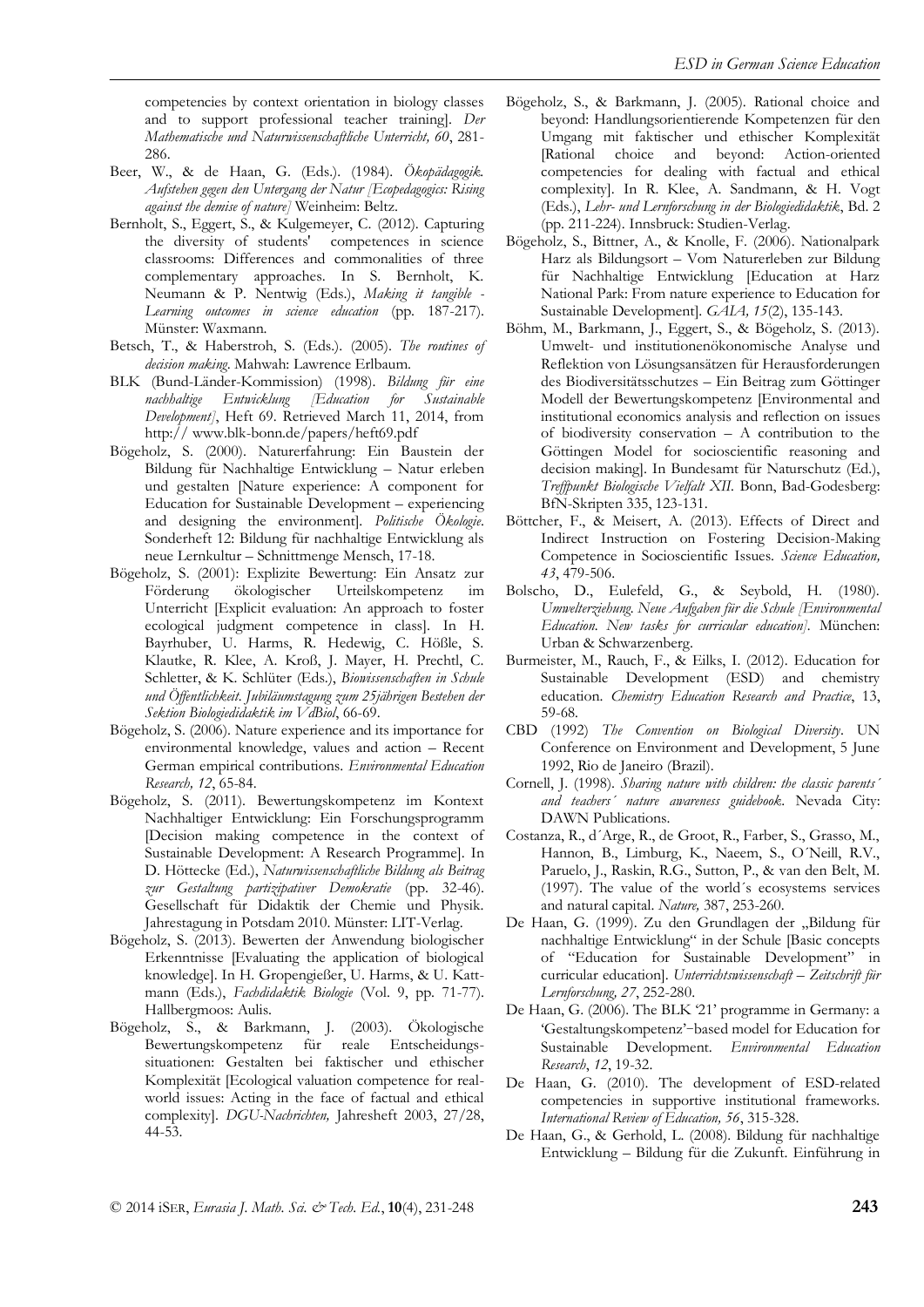das Schwerpunktthema [Education for Sustainable Development – Education for the future. Introduction to a priority issue]. *Umweltpsychologie, 12*(2), 4-9.

- De Haan, G., & Harenberg, D. (1999). *Bildung für eine nachhaltige Entwicklung.* Gutachten zum Programm von Gerhard de Haan und Dorothee Harenberg [Education for Sustainable Development. An expert opinion to the programme from Gerhard de Haan and Dorothee Harenberg]. Bonn: Bund-Länder-Kommission für Bildungsplanung und Forschungsförderung, Heft 72. Retrieved November 27, 2013, from http://www.pedocs.de/volltexte/2008/218/pdf/heft72 .pdf
- Deutsches PISA-Konsortium (2001). PISA 2000 *Basiskompetenzen von Schülerinnen und Schülern im internationalen Vergleich [PISA 2000 – Basic competencies of pupils in an international comparison]*. Opladen: Leske & Budrich.
- Eggert, S., & Bögeholz, S. (2006). Göttinger Modell der Bewertungskompetenz – Teilkompetenz "Bewerten, Entscheiden und Reflektieren" für Gestaltungsaufgaben Nachhaltiger Entwicklung [Göttingen Model for Socioscientific Reasoning and Decision Making – partial competence "evaluating and reflecting solutions qualitatively" in design tasks with respect to Sustainable Development]. *Zeitschrift für Didaktik der Naturwissenschaften, 12*, 177-199.
- Eggert, S., & Bögeholz, S. (2010). Students' Use of Decision Making Strategies with regard to Socioscientific Issues – An Application of the Rasch Partial Credit Model. *Science Education, 94*, 230-258.
- Eggert, S., Bögeholz, S., Watermann, R., & Hasselhorn, M. (2010). Förderung von Bewertungskompetenz im Biologieunterricht durch zusätzliche metakognitive Strukturierungshilfen beim Kooperativen Lernen – Ein Beispiel für Veränderungsmessung [Fostering Socioscientific reasoning and decision making competence by additional metacognitive structuring aids – An example for change measurements]. *Zeitschrift für Didaktik der Naturwissenschaften, 16*, 299-314.
- Eggert, S., Ostermeyer, F., Hasselhorn, M., & Bögeholz, S. (2013). Socioscientific Decision Making in the Science Classroom – The Effect of Embedded Metacognitive Instructions on Students' Learning Outcomes. *Education Research International*, *vol. 2013*, Article ID 309894. Advance online publication. Doi: 0.1155/2012/309894.
- Erduran, S., & Jiménez-Aleixandre, M.-P. (2008) (Eds.). *Argumentation in Science Education: Perspectives from Classroom-Based Research*. Berlin: Springer.
- Gardner, G. T., & Stern, P. C. (1996). *Environmental problems and human behavior.* Boston: Allyn and Bacon.
- Gausmann, E., Eggert, S., Hasselhorn, M., Watermann, R., & Bögeholz, S. (2010). Wie verarbeiten Schülerinnen und Schüler Sachinformationen in Problem- und Entscheidungssituationen Nachhaltiger Entwicklung – Ein Beitrag zur Bewertungskompetenz [How pupils process factual information on controversial Sustainable Development tasks – A contribution to socioscientific reasoning and decision making competencies]. *Zeitschrift für Pädagogik (Beiheft), 56*, 204-215.
- Grace, M. (2009). Developing high quality decision-making discussions about biological conservation in a normal

classroom setting*. International Journal of Science Education, 31*, 551-570.

- Gresch, H., & Bögeholz, S. (2013). Identifying Non-Sustainable Courses of Action: A Prerequisite for Decision-Making in Education for Sustainable Development. *Research in Science Education, 43*, 733-754.
- Gresch, H., Hasselhorn, M., & Bögeholz, S. (2013). Training in Decision-making Strategies: An approach to enhance students' competence to deal with socio-scientific issues. *International Journal of Science Education*, *35*, 2587- 2607.
- Heitmann, P. (2012). *Bewertungskompetenz im Rahmen naturwissenschaftlicher Problemlöseprozesse. Modellierung und Diagnose der Kompetenzen Bewertung und analytisches Problemlösen für das Fach Chemie [Socioscientific reasoning and decision making competence in solving science problems. Modelling and diagnosis in chemistry education].* Berlin: Logos-Verlag.
- Hostenbach, J., Fischer, H.E., Kauertz, A., Mayer, J., Sumfleth, E., & Walpulski, M. (2011). Modellierung der Bewertungskompetenz in den Naturwissenschaften zur Evaluation der Nationalen Bildungsstandards [Modelling of socioscientific reasoning and decision making competence in the sciences to evaluate the German National Educational Standards]. *Zeitschrift für Didaktik der Naturwissenschaften*, *17*, 261-288.
- IPCC (Intergovernmental Panel on Climate Change) (2013). Climate Change 2013. The Physical Science Basis. Retrieved March 11, 2014, from: http://www.ipcc.ch/report/ ar5/wg1/#.Ux8Sv87Dtfw
- Jiménez-Aleixandre, M.-P., & Pereiro-Muñoz, C. (2002). Knowledge producers or knowledge consumers?<br>Argumentation and decision making about Argumentation and decision making environmental management. *International Journal of Science Education, 24*, 1171-1190.
- Jörissen, J., Kopfmüller, V., Brandl, V., & Paetau, M. (1999). *Ein Integratives Konzept nachhaltiger Entwicklung [An integrative concept of Sustainable Development].* Karlsruhe: Forschungszentrum Karlsruhe.
- Jungermann, H., Pfister, H. R., & Fischer, K. (2004). *Die Psychologie der Entscheidung [The psychology of decision making].* Heidelberg: Spektrum.
- Kals, E., Schumacher, D., & Montada, L. (1998). Naturerfahrungen, Verbundenheit mit der Natur und ökologische Verantwortung als Determinanten naturschützenden Verhaltens [Nature experience, bonding to nature, and ecological responsability as determinantes of nature conservation behavior]. *Zeitschrift für Sozialpsychologie*, *29*, 5-19.
- Klieme, E., Hartig, J., & Rauch, D. (2008). The Concept of Competence in Educational Contexts. In J. Hartig, E. Klieme, & D. Leutner (Eds.), *Assessment of competencies in educational contexts* (pp. 3-22). Göttingen: Hogrefe & Huber Publishers.
- KMK (Sekretariat der Ständigen Konferenz der Kultusminister der Länder der Bundesrepublik Deutschland) (Ed.) (2005a). *Bildungsstandards im Fach Biologie für den mittleren Schulabschluss [National Educational Standards of the subject biology for the intermediate school-leaving certificate]*. München: Luchterhand.
- KMK (Sekretariat der Ständigen Konferenz der Kultusminister der Länder der Bundesrepublik Deutschland) (Ed.) (2005b). *Bildungsstandards im Fach*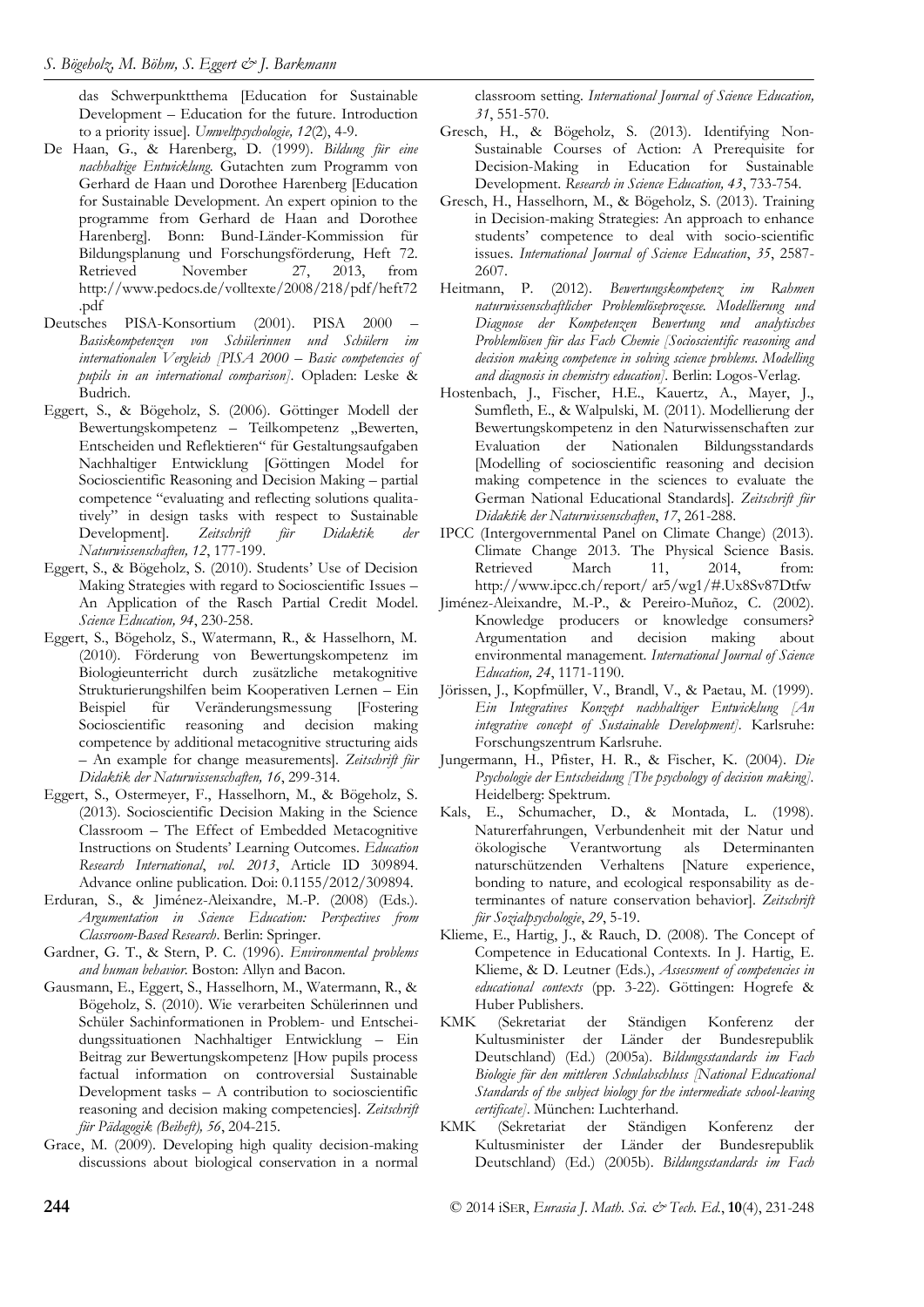*Chemie für den mittleren Schulabschluss [National Educational Standards of the subject chemistry for the intermediate schoolleaving certificate].* München: Luchterhand.

- KMK (Sekretariat der Ständigen Konferenz der Kultusminister der Länder der Bundesrepublik Deutschland) (Ed.) (2005c). *Bildungsstandards im Fach Physik für den mittleren Schulabschluss [National Educational Standards of the subject physics for the intermediate school-leaving certificate].* München: Luchterhand.
- KMK-BMZ (Sekretariat der Ständigen Konferenz der Kultusminister der Länder in der Bundesrepublik Deutschland und Bundesministerium für wirtschaftliche Zusammenarbeit und Entwicklung) (Eds.) (2008). *Orientierungsrahmen für den Lernbereich Globale Entwicklung [Framework for curricular education in the field of gobal cooperation and development].* Bonn: Warlich Druck Gruppe.
- Knittel, C., & Mikelskis-Seifert, S. (2012). Wie lernen Schülerinnen und Schüler bewerten? [How do pupils learn to make assessments?] In S. Bernholt (Ed.), *Konzepte fachdidaktischer Strukturierung für den Unterricht,* (pp. 325-327). Berlin: Lit.
- Kohler, B., Bittner, A., & Bögeholz, S. (2005). Von der waldbezogenen Umweltbildung zu einer waldbezogenen Bildung für eine nachhaltige Entwicklung – neue Wege für die Waldpädagogik [From forest-related Environmental Education to forest-related Education for Sustainable Development: New paths for forest pedagogics]. *Schweizerische Zeitschrift für Forstwesen, 156* (2), 52-58.
- Kuhn, D. (1999). A developmental model of critical thinking. *Educational Researcher, 28*, 16-25.
- Leske, S., & Bögeholz, S. (2008). Biologische Vielfalt lokal und global erhalten – Zur Bedeutung von Naturerfahrung, Interesse an der Natur, Bewusstsein über deren Gefährdung und Verantwortung. [Conserving biological diversity locally and globally – On the importance of nature experience, interest in nature, thread appraisal, and responsibility] *Zeitschrift für Didaktik der Naturwissenschaften*, *14*, 167-184.
- MA 2005 [Millennium Ecosystem Assessment] (2005). Ecosystems and Human Well-being: A Framework for Assessment. Retrieved March 11, 2014, from http://www.maweb. org/en/Framework.aspx
- Menzel, S., & Bögeholz, S. (2010). Values, Beliefs and Norms that foster Chilean and German pupils commitment to protect Biodiversity. *International Journal of Environmental and Science Education, 5*, 31-49.
- Niedersächsisches Kultusministerium (1999). Rahmenrichtlinien für das Gymnasium – gymnasiale Oberstufe, Biologie. [Core curriculum for university-track highschools – biology education]. Hannover: Schroedel.
- Niedersächsisches Kultusministerium (2007). Kerncurriculum für das Gymnasium. Politik-Wirtschaft [Core curriculum for politics and economics education in university-track high-schools]. Retrieved November 27, 2013, from http://db2.nibis.de/1db/cuvo/datei/ kc\_go\_powi\_07\_nib.pdf
- Niedersächsisches Kultusministerium (2010). Kerncurriculum für das Gymnasium. Erdkunde [Core curriculum for geography education in university-track high-schools]. Retrieved November 27, 2013, from

http://db2.nibis.de/1db/cuvo/datei/kc\_erdkunde \_go\_i\_03-11.pdf

- OECD-PISA (Organisation for economic co-operation and development - Program for international student assessment) (1999). *Measuring student knowledge and skills. A framework for assessment.* Retrieved March 31, 2014, from http://www.oecd.org/edu/school/programme forinterna tionalstudentassessmentpisa/33693997.pdf
- Osborne, J., Erduran, S., & Simon, S. (2004). Enhancing the quality of argument in school science. *Journal of Research in Science Teaching, 41*, 994-1020.
- Ottander, C., & Ekborg, M. (2012). Students' experience of Working with Socioscientific Issues – a Quantitative Study in Secondary School. *Research in Science Education, 42*, 1147–1163.
- Oulton, C., Dillon, J., & Grace, M.M. (2004). Reconceptualizing the teaching of controversial issues. *International Journal of Science Education, 26*, 411-423.
- Papadouris, N. (2012). Optimization as a Reasoning Strategy for Dealing With Socioscientific Decision-Making Situations. *Science Education, 96,* 600-630.
- Papadouris, N., & Constantinou, C.P. (2010). Approaches employed by sixth-graders to compare rival solutions in socio-scientific decision-making tasks. *Learning and Instruction, 20*, 225-238.
- Ratcliffe, M., & Grace, M. (2003). *Science Education for Citizenship. Teaching Socio-Scientific Issues.* Maidenhead: Oxford University Press.
- Reitschert, K., & Hößle, C. (2007). Wie Schüler ethisch bewerten [How pupils make ethical judgments]. *Zeitschrift für Didaktik der Naturwissenschaften, 13*, 125-143.
- Reitschert, K., & Hößle, C. (2010). Ethisches Bewerten im Biologieunterricht [Ethical decision making in biology education]. In U. Spörhase, & W. Ruppert (Eds.), *Biologie Methodik* (pp. 227-230). Berlin: Cornelsen Scriptor.
- Reitschert, K., Langlet, H., Hößle, C., Mittelsten Scheid, N., & Schlüter, K. (2007). Dimensionen Ethischer Urteilskompetenz – Dimensionierung und Niveaukonkretisierung [Dimensions of ethical judgment competence – Defining the dimensions and levels of achievement] *Der Mathematische und Naturwissenschaftliche Unterricht, 60*, 43-51.
- Rieß, W. (2010). *Bildung für nachhaltige Entwicklung – Theoretische Analysen und empirische Studien [Education for Sustainable Development – theoretical analyses and empirical studies].* Münster: Waxmann.
- Sadler, T., Barab, S., & Scott, B. (2007). What Do Students Gain by Engaging in Socio-scientific Inquiry? *Research in Science Education, 37*, 371-391.
- Sakschewski, M.T. (accepted). *Bewertungskompetenz im Physikunterricht: Entwicklung eines Messinstruments zum Themenfeld Energiegewinnung, -speicherung und -nutzung [Socioscientific reasoning and decision making competence in physics education: Development of a measurement model for the topics of energy generation, energy storage, and energy usage].* Dissertation, Georg-August-Universität Göttingen.
- Sakschewski, M.T., Bögeholz, S., Eggert, S., & Schneider, S. (2013). Messinstrument zum Basiskonzept Energie für Bewertungskompetenz: Ergebnisse zum Bewerten, Entscheiden und Reflektieren [Measurement instrument for the basic concept of energy with respect to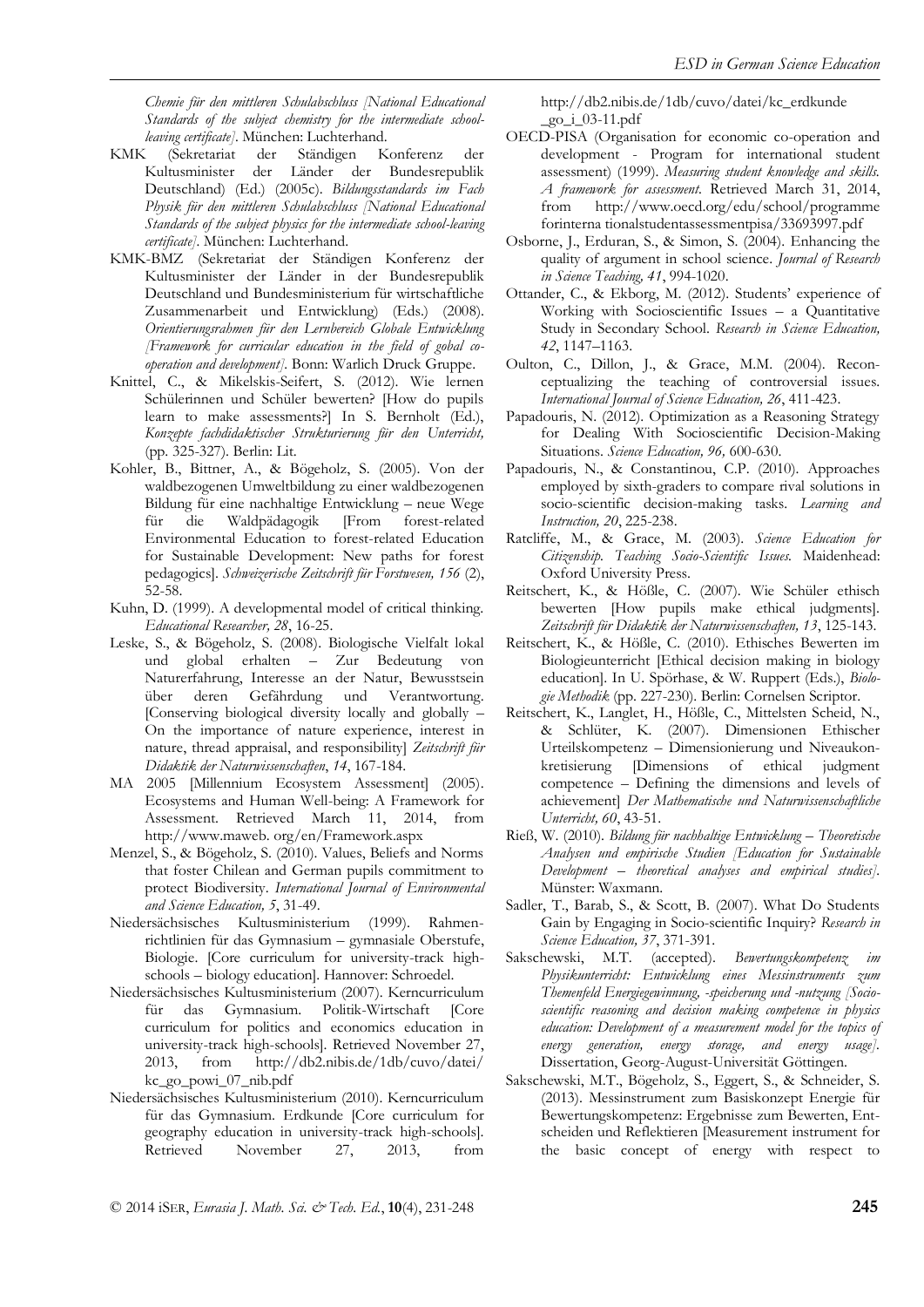socioscientific reasoning and decision making: Results on assessing, valuating, and reflecting solutions qualitatively]. In S. Bernholt (Ed.), *Inquiry-based Learning – Forschendes Lernen* (pp 149-151). Kiel: IPN.

- Seethaler, S., & Linn, M. (2004). Genetically modified food in perspective: an inquiry-based curriculum to help middle school students make sense of tradeoffs. *International Journal of Science Education, 26*, 1765 – 1785.
- Seybold, H., & Rieß, W. (2006). Research in environmental education and Education for Sustainable Development in Germany: the state of the art. *Environmental Education Research*, *12*, 47–63.
- Siegel, M.A. (2006). High school students' decision making about sustainability. *Environmental Education Research, 12*, 201-215.
- Simonton, D.K. (2003). Expertise, Competence, and Creative Ability: The Perplexing Complexities. In R.J. Sternberg, & E.L. Grigorenko (Eds.), *The psychology of abilities, competencies, and expertise* (pp. 213-239). New York: Cambridge University Press.
- SRU (Sachverständigenrat für Umweltfragen) (1994). *Umweltgutachten 1994 [National Environmental Report 1994]*. Stuttgart: Metzler-Poeschl.
- TEEB (The Economics of Ecosystems and Biodiversity) (2008). The Economics of Ecosystems and Biodiversity: An Interim Report, European Commission, Brussels. Retrieved March 11, 2014, from http://www.teebweb.org/wp-content/uploads/Study %20and%20Reports/Additional%20Reports/Interim% 20 report/TEEB%20Interim %20Report English.pdf
- Toulmin, S. (1958). *The uses of argument.* New York: Cambridge University Press.
- UNCED (United Nations Conference on Environment and Development) (1992). *Agenda 21.* In Proceedings of United Nations Conference on Environment and Development, Rio de Janeiro, Brazil, 3–14 June, 1992.
- UNESCO (United Nations Educational, Scientific and Cultural Organization) (2005). *UN Decade of Education for Sustainable Development 2005-2014 – The DESD at a glance.*  Paris: UNESCO. Retrieved November 30, 2013, from http://unesdoc.unesco.org/images/0014/001416 /141629e.pdf
- UNESCO-UNEP (United Nations Educational, Scientific and Cultural Organization - United Nations Environment Programme) (1977). *Intergovernmental Conference on Environmental Education. Final Report.* Tiblisi (USSR) 14- 26 October 1977. Retrieved November 30, 2013, from http://unesdoc.unesco.org/images/0003/000327/ 032763eo.pdf
- WBGU (Wissenschaftlicher Beirat der Bundesregierung Globale Umweltveränderungen) (1997). *Welt im Wandel: Wege zu einem nachhaltigen Umgang mit Süßwasser [The World at Change: Ways to a sustainable usage of freshwater].* Berlin: WGBU.
- WCED (World Commission on Environment and Development) (1987). *Our Common Future.* Oxford: Oxford University Press.
- Weinert, F.E. (2001a). Concept of Competence: A Conceptual Clarification. In D.S. Rychen, & L.H. Salganik (Eds.), *Defining and Selecting Key Competencies* (pp. 45-65). Seattle: Hogrefe & Huber.
- Weinert, F.E. (2001b). Vergleichende Leistungsmessung in Schulen – Eine umstrittene Selbstverständlichkeit [Comparative performance measurement in schools – A controversial matter of course]. In F.E. Weinert (Ed.), *Leistungsmessungen in Schulen* (pp.17-31*).* Weinheim: Beltz.
- Wilson, M. (2005). *Constructing measures: an item response modeling approach.* Mahwah: Lawrence Erlbaum.
- Zohar, A., & Nemet, F. (2002). Fostering students´ knowledge and argumentation skills through dilemmas in human genetics. *Journal of Research in Science Teaching, 39*, 35-62.

#### ◈◈◈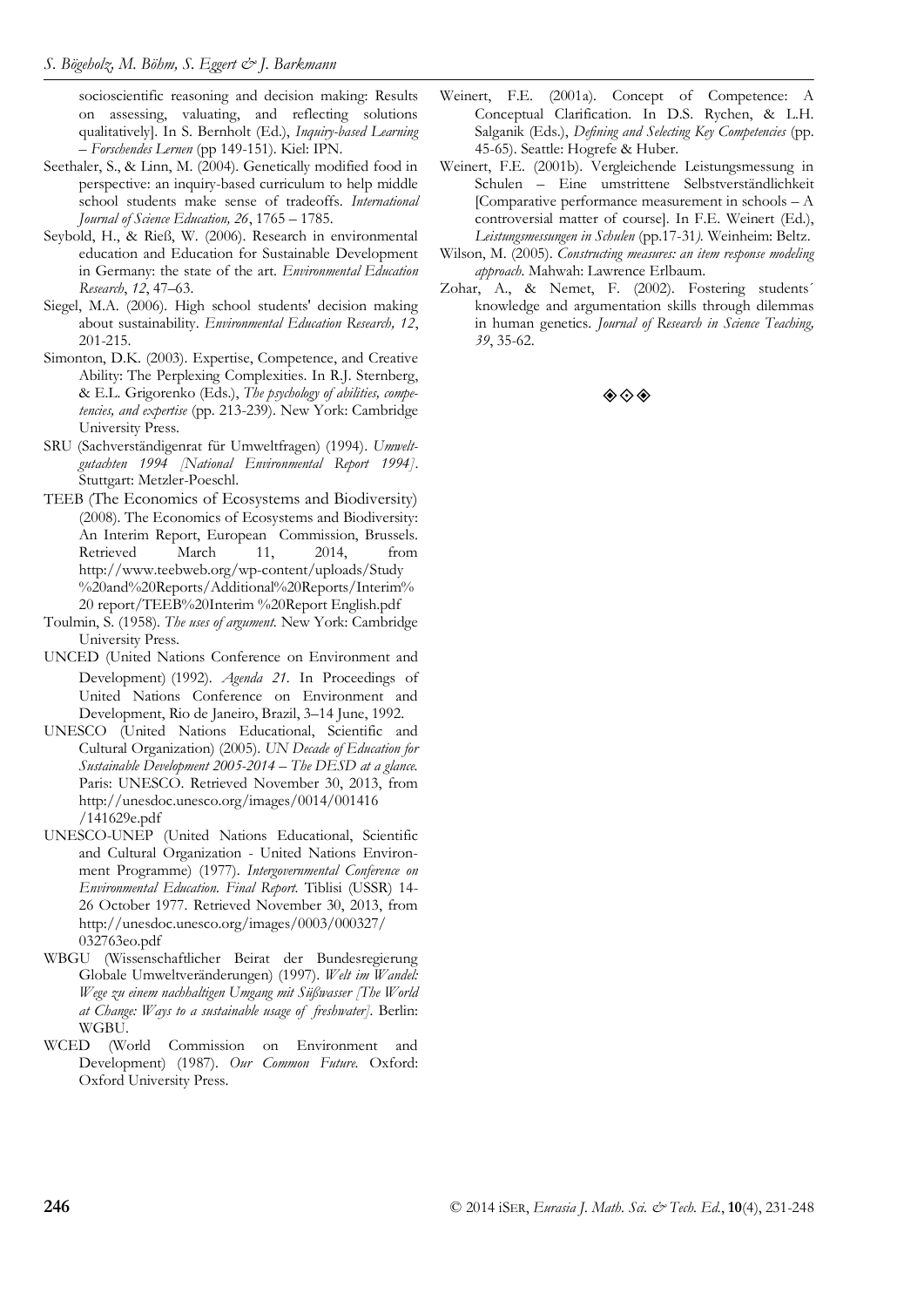**Appendix A.** Slightly modified and abridged version of the Land Use task

## **Land Use task – Part 1**

About 36 % of the forests worldwide are primary forests. For about 57 % of the forests, there is evidence of substantial human influence, and about 6.5 % are forest plantations. Each year 13 million hectares (ha, 1 ha is equivalent to 10,000 m2) of forest get lost globally.

Huge amounts of carbon are stored not only in the wood itself but in the forest soil. Much of this carbon is emitted as carbon dioxide when natural forests are transformed to alternative land uses. Deforestation and degradation of forests impact the global climate and, thus, human well-being.

**Table 1.** The most important land use options and their average financial yields

| <b>Land use options</b>                                                                 | Average financial yields Carbon in t per hectare<br>in \$/ha/yr | lost by transformation from<br>natural forest in 1, 2 or 4. |
|-----------------------------------------------------------------------------------------|-----------------------------------------------------------------|-------------------------------------------------------------|
| Cropland:<br>Production of maize                                                        | 208.4\$                                                         | 220 t                                                       |
| Pasture:<br>Production of milk                                                          | 130.5\$                                                         | 220t                                                        |
| Natural forest:<br>Sustainable timber harvesting<br>a)<br>Under strict protection<br>b) | $31.8$ \$<br>0 <sup>5</sup>                                     | 0 <sub>t</sub><br>0 <sub>t</sub>                            |
| Reforestation of cropland<br>or pasture                                                 | $-485.6$ \$ *                                                   | $-195t**$                                                   |
|                                                                                         | $\pmb{\ast}$<br>Reforestation costs money.                      | **<br>Carbon is stored                                      |

Imagine that the 37 year old Ecuadorian Paco, his wife Mayra and their two children inherit a farm with 25 ha land from Mayra's father. Mayra's father used 10 ha as cropland for the production of maize, 5 ha as pasture for the production of milk. 10 ha remained as a rain forest for sustainable timber harvesting.

Mayra used to spend a lot of time in the forest collecting fruits, fuel wood and medicinal plants during her childhood. Now she wants Paco to quit his job in the city. They want to live as farmers, and earn their living from the inherited farm land. In terms of official land use regulations, Mayra's family is free to decide how to manage the inherited land.

How much the family can earn per hectare and year is listed in Table 1. For the following items, consider that the cost of living for a four person family in rural Ecuador is about 285 \$ per month.

**Now, please work on the items A, B, C!**